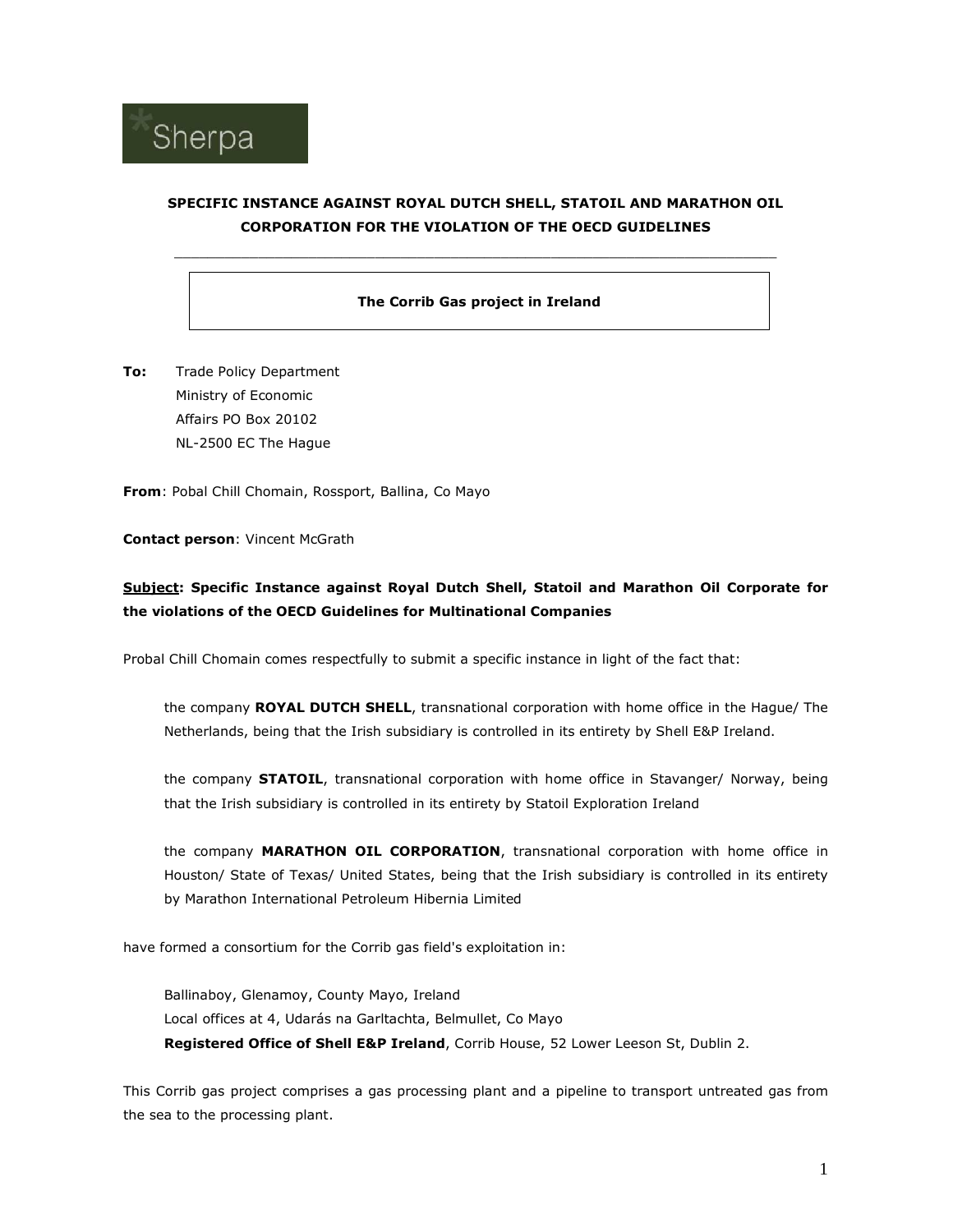## **Violations**

In this case, the companies hereby complained against have violated and continue to violate Chapter V on environmental, health and safety concerns, for failing "to operate in consideration of relevant international agreements, principles, objectives and standards", failing to "collect, evaluate and provide the public with adequate and timely information on the potential environmental, health and safety impacts of the activities of the enterprise" and failing to "assess, and address in decision-making, the foreseeable environmental, health, and safety-related impacts associated with the processes".

The companies further breached the chapter II (General policies), regarding the local community, for failing to comply with Human rights, failing to "encourage the local capacity building" and failing to "act in partnership with the local community".

### Context of complaint

The Corrib gas development is taking place in the context of the need to **secure indigenous European** energy supplies. This is acknowledged as an important strategic objective. The challenge facing the European Union is to develop the remaining fossil fuel reserves of the Union in a manner that is environmentally and socially sustainable.

The Corrib Development now presents as a crucial precedent for meeting the combined concerns for energy security and environmental and social sustainability. For this reason, great attention needs to be paid to the way in which the Corrib gas project is to be developed. At issue is whether we have a Europe compromising its core social values under the pressure of energy fears or whether we have a Europe securing its energy resources in a socially responsible manner.

The Corrib gas development raises the issue with participation along with access to justice in environmental matters and heightens the importance of OECD guidelines and the role of NCP.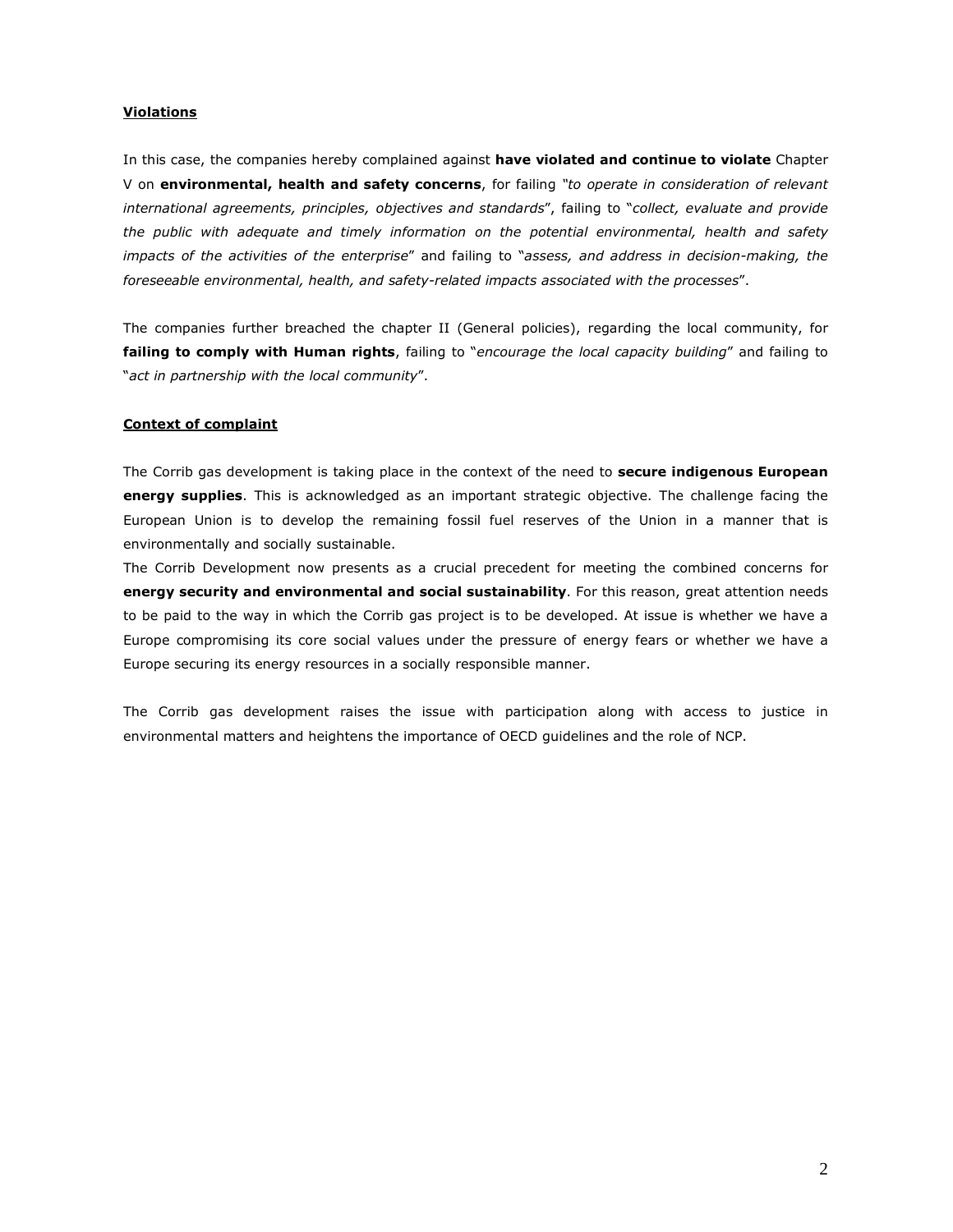### Request to the National Contact Point (NCP)

We request the NCP to participle in resolving the case.

First, we request from the NCP a declaration of breach of the OECD Guidelines by the companies.

Second, we request the NCP, in so far as possible, to make sure that the defendants fully consider the alternative solutions proposed by the complainants. Two alternative solutions have been proposed by the local community: an off-shore processing option either employing shallow-water platforms, causewaybased facilities or sub-sea supersonic processing. Another recent proposal made by the local Catholic clergy has been supported by many in the local community: it's a land-based refinery in a remote, unpopulated location at Glinsk some miles from the existing proposed site. This proposal has received widespread support and offers a viable and reasonable alternative model. In this alternative, no Special Areas of Conservation need be impacted upon in any way and community consent can be secured. The Green Party in Mayo, for example, calls for relocation of the Corrib gas refinery, because it believes relocation to be the "only way to resolve the Corrib gas issue"<sup>1</sup>. This is supported by local T.D. Michael Ring, the president of the Irish Labour Party, Michael D. Higgins and the Catholic Bishop of Killala diocese, Bishop John Fleming.

#### Election of the NCP

 $\overline{a}$ 

By virtue of the fact that Shell, one of the defendants and the main operator of the Corrib project, is incorporated in the Netherlands and is publicly-traded on the Amsterdam Stock Exchange, Shell is subject to the principles and standards in the OECD Guidelines for Multinational Enterprises.

The procedural guidance states that specific instances should be filed at the NCP in the country where the alleged breaches occurred.

Nonetheless we are filing the specific instance concerning Shell's Holding "Shell E&P Ireland"'s operations in Ireland at both Irish and Dutch NCP's simultaneously. We believe that strong cooperation between the Irish and Dutch NCPs will ensure the most effective handling of this issue.

In fact, considering the three other specific instances filed at the Dutch NCP against Shell, we are confident that the Dutch NCP will pursue this specific instance with the same diligence as they have shown regarding the precedent issues and that they will actively collaborate with the Irish NCP in resolving the case.

We therefore request that these submissions receive immediate attention by the Dutch NCP to ascertain whether the activities raised constitute breaches of the OECD Guidelines and we request the Dutch NCP to assist the parties in finding an alternative solution to the conflict.

<sup>&</sup>lt;sup>1</sup> Irishtimes, Lorna Siggins, « Green urges Ryan to consider moving Corrib gas rafinery », July 11, 2008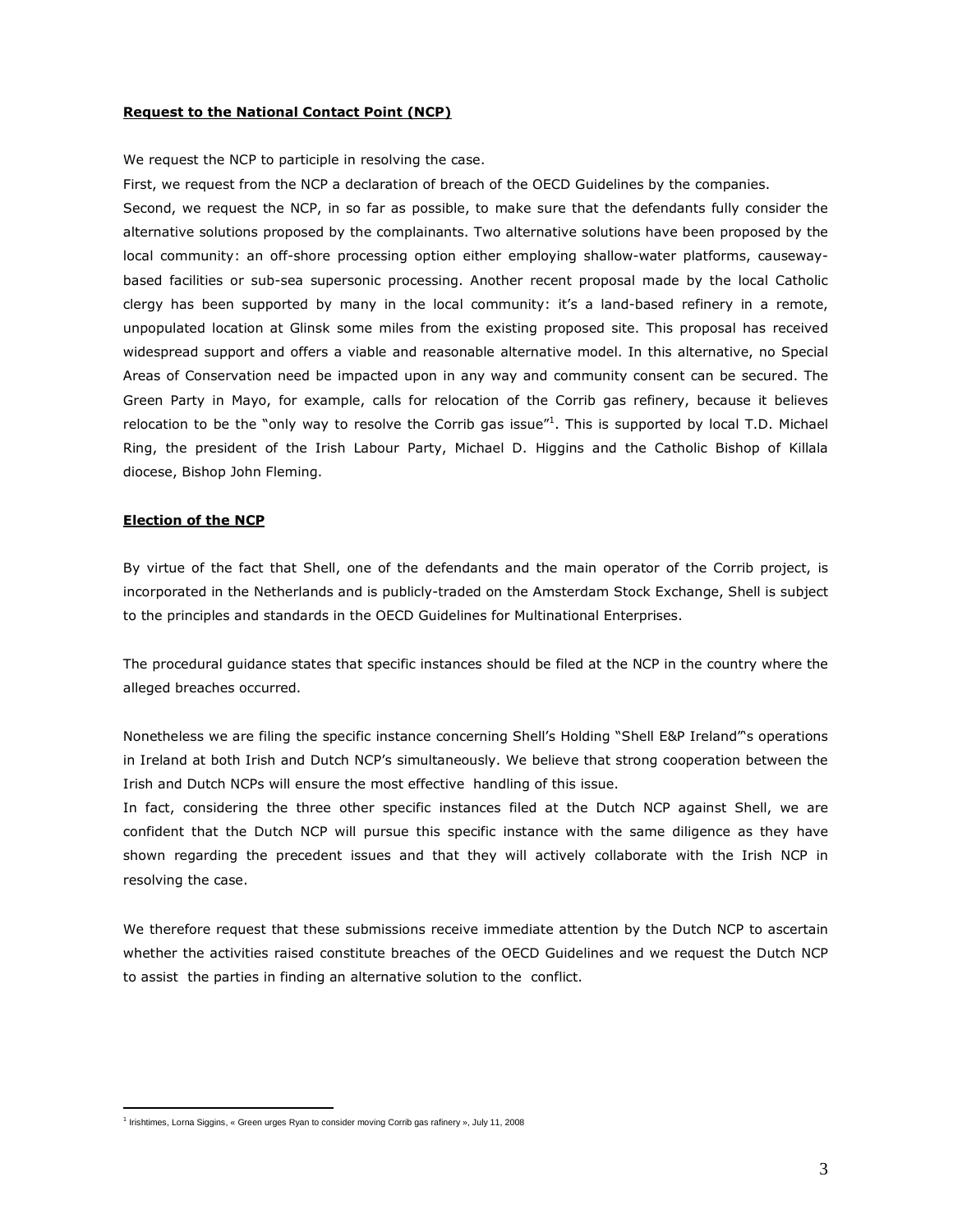## I. BACKGROUND INFORMATION ON THE CASE

### A. Project presentation

The Corrib gas project comprises:

- 1. a gas processing plant
- 2. a pipeline to transport untreated gas from the sea to the processing plant.

The Corrib gas field is based in North West County Mayo, Ireland. In 2008, it is controlled by a consortium including<sup>2</sup>:

Shell E&P Ireland 45% (since 2002. Before: Enterprise Oil)

Statoil Exploration Ireland: 36,5%

Marathon International Petroleum Hibernia Limited: 18,5 (since 1999. Before: Saga Petroleum)

## B. Discovery<sup>3</sup>

In October 1996, Enterprise Oil (a UK-based independent producer) announced the discovery of gas in the Corrib Field in the Slyne Basin, 80 kilometres off the Mayo Coast.

Enterprise Oil established a new subsidiary, Enterprise Energy Ireland (EEI) to develop the massive find. EEI is incorporated in the Bahamas.

Enterprise Oil, with a 45% share in the project, was the operator, in a consortium with Saga Petroleum (which sold its 18,5% share to Marathon in 1999) and Statoil  $(36,5\%)^4$ .

#### C. Application for planning permission for a gas processing plant and a pipeline<sup>5</sup>

By 1999, the company identified a site in beneficial ownership of the state forestry service though not registered to it until November 1999, nine kilometres inland at Ballinaboy, County Mayo, for a gas processing plant and started to prepare plans for a pipeline to transport untreated gas from a wellhead on the seabed.

In October 2000, Bord Gais<sup>6</sup> announced plans to construct a pipeline from the processing plant site in north Mayo to the national grid on behalf of the Corrib developers EEI, Statoil and Marathon.

In November 2000, EEI applied to Mayo County Council for planning permission for a gas processing plant at Ballinaboy. This permission was granted in August 2001 for the terminal. Rossport residents immediately appealed the decision to An Bord Pleanála<sup>7</sup>.

 2 Independent Analysis prepared for the Centre for Public Inquiry, p. 4

<sup>3</sup> Independent Analysis prepared for the Centre for Public Inquiry, p. 77-79

<sup>4</sup> Independent Analysis prepared for the Centre for Public Inquiry, p. 24

<sup>5</sup> Independent Analysis prepared for the Centre for Public Inquiry, p. 77-79

<sup>6</sup> The main supplier and distributor of pipeline natural gas in the Republic of Ireland

<sup>7</sup> An Bord Pleanala is an independent statutory administrative tribunal that decides on appeals from planning decisions made by local authorities in the Republic of Ireland. As of 2007 The Planning Board directly decides major strategic infrastructural projects under the provisions of the Planning and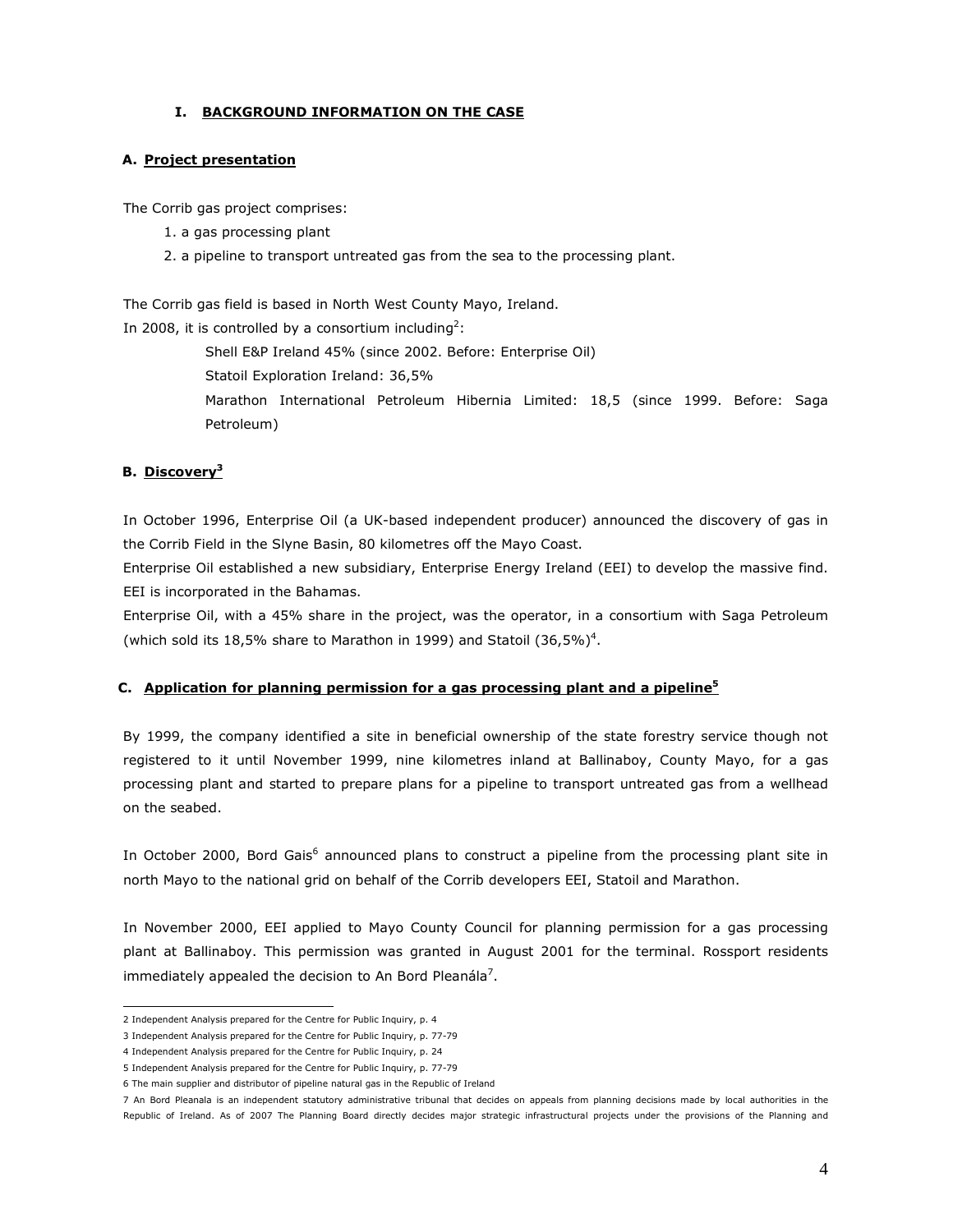In April 2002, Shell bought Enterprise Oil.

At the same time, the Minister for the Marine and natural resources, having got the Gas Interim Regulations Act 2002 through the parliament, Mr Frank Fahy issued consent for the plan of development and consent for the pipeline. In May 2002, he issued compulsory Acquisition Orders (CAO) to EEI.

In April 2003, Bord Pleanála overturned Mayo County Council's decision to grant planning permission. The refusal was based on the instability of peat on site<sup>8</sup>.

September 2003: Other Ministers accompanied the Prime Minister, Mr. Ahern and their senior officials at a critical meeting in Government buildings with a senior delegation from Shell, Statoil and Marathon. At the time, An Bord Pleanála had refused planning permission for the refinery at Ballinaboy, and the delegation was encouraged by the state representatives present to re-apply.

On the same night, Sept. 19 2003, enormous landslides occurred along the Glengad Hills. "Bord Pleanála" refused an oral hearing and "approved the project.

In December 2003, Shell re-submitted a planning application to Mayo County Council.

In April 2004, Mayo Council approved the project. Rossport residents appealed decision. But in October 2004, Bord Pleanála approved the project.

## D. Beginning of works<sup>9</sup>

In January 2005, Shell workers attempted to gain access to privately owned land along the pipeline route in Rossport.

Shell workers told the landowners that they will be digging a few holes in their gardens, using a JCB and that they will fill in the holes once finished. They didn't give more details or explication. Some landowners allowed access to the land and in the spring of 2005 letters were sent to landowners that Shell's workers were entering the land to fence in the way-leave. Some requested to see their authorisation but were refused. On some occasions the police pretended they had seen the authorisation in an effort to compel the landowners. This approach didn't change until June 2005, when Shell applied for committal of men who had broken the injunction. Five Rossport men were jailed.

In July 2005, Shell admitted to constructing a 3-kilometres section of pipeline without consent and was requested to cease work on the project.

 Development (Strategic Infrastructure) Act 2006. The Board also hears applications from local authorities for projects which would have a significant environmental impact. The Board was established by the Local Government (Planning and Development) Act 1976, provisions which have, for the most part, been carried over into the Planning and Development Act 2000.

 <sup>8</sup> Moore's Report

<sup>9</sup> Independent Analysis prepared for the Centre for Public Inquiry, p. 77-79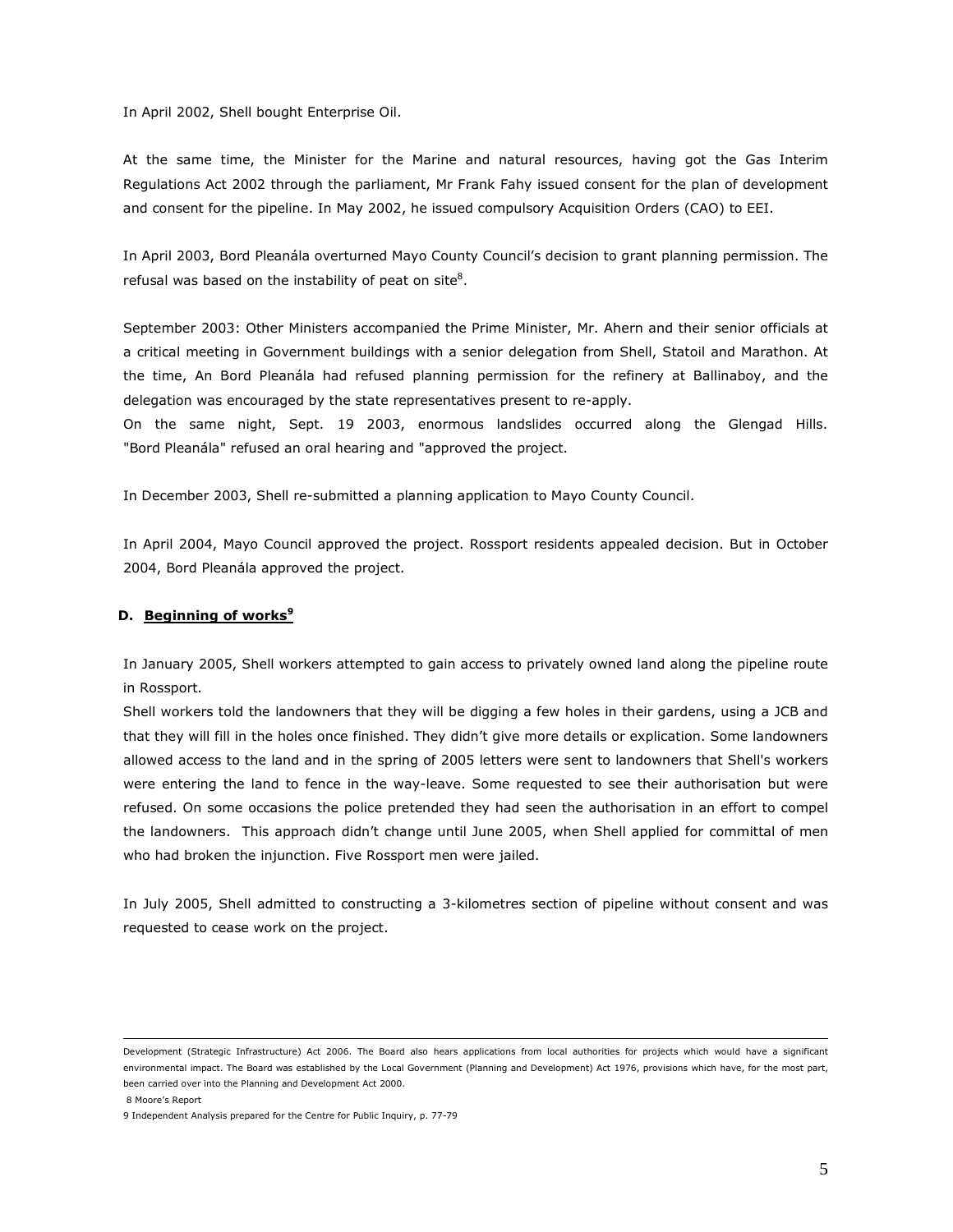### E. Previous contact with the company, other relevant actors or institution

The first announcement of the project was an item in the Catholic Church Parish Newsletter in early April 2000 telling of the 'coming bonanza'. Enterprise Energy Ireland (EEI) as the project leader was then, held a few presentations in pubs. Once the community became aware of the nature of these events, the public meetings ended except for some set pieces later by Rural Environment Protection Scheme (REPS), well guarded by numbers of police: in general, especially after the oral hearings of 2002, Shell would only chance meetings with sympathisers or with one or two people at a time. Minister Fahy and officials and experts had a public get-together with the community in a hotel, which was videoed without their consent. The more they tried to advance the cause the more obvious the loopholes and dangers became.

There was minimum contact between the promoters of the project and the community other than some 'megaphone diplomacy' until representatives from Pobal Chill Chomain, who had come up with a compromise to the conflict travelled to Norway in 2008. The compromise was to relocate the refinery to an on-land site in Glinsk. The community leaders travelled to Norway with Labour Party president Michael D Higgins, Green Party councillor Niall O Brolchain and Sinn Fein councillor Noel Campbell. The group met StatoilHydro and outlined their compromise proposal. Statoil commented afterwards, however, that the chances of changing the location of the refinery were close to zero.

They received support from the federation of oil and gas workers' union SAFE, which called on Shell and Statoil to read their own ethical guidelines, while cleaning up the chaos they have created for others. SAFE expressed support for the local population in Erris, County Mayo and recommended that Shell and StatoilHydro should change direction on this issue and listen to the opinions of the representatives of Pobal Chill Chomain.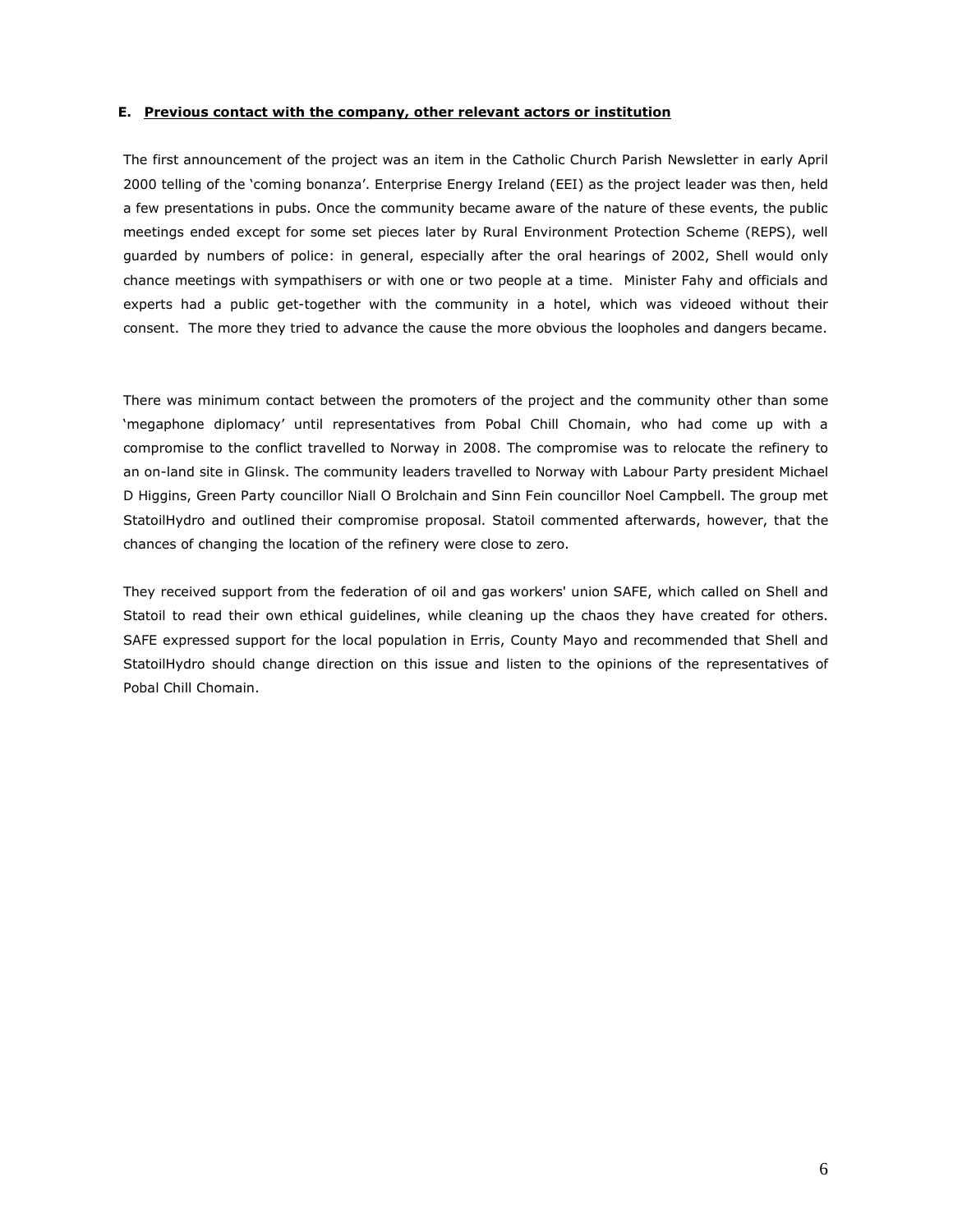## F. Issues in brief

### 1. Safety and Health issues

The Corrib pipeline is an onshore scheme, designed to **bring raw, untreated, volatile gas** from the bottom of the sea, far inland, past houses, through bogs and farmland, in an area prone to landslides. Concerning the instability of the field and the risk of landslides<sup>10</sup>, in September 2003 the most dramatic of which took place at Barnacuille and Dooncarton mountains, in one of the originally proposed pipeline routes $^{11}$ . The gas doesn't smell which constitutes a very significant risk for the population.

In addition, the proposed pipeline routes are definitely too close to people, because the Corrib pipeline is not a normal pipeline, given its potential to operate under very high pressures and because of the unknown gas compositions. Considering the instability of peat on site, this can seriously increase the likelihood of pipe failure<sup>12</sup>.

There are too many unknowns regarding the future operation of this pipeline, especially in the areas of gas pressure and gas composition that can lead to failure $^{13}$ .

The Assessments commissioned by the government were all controversial<sup>14</sup>. Several private studies denounced the threat to health and safety.

#### 2. Environmental issues

First, the location of the refinery poses a risk to the only source of potable water for 10,000 people in Erris because the gas processing terminal is based in the Bellanaboy site, which is a catchment area for a major water supply.

Second, the route of the pipeline would pass through three SACs and so represents a threat to Broadhaven Bay's wildlife.

#### 3. Human Rights issues

The Corrib Gas development has violated many of the Human rights, which are espoused by the European Convention for the protection of Human Rights and Fundamental Freedoms. In particular, the enterprises have failed to respect the Right to private life and the right to a clean environment (article 8), the right to private property (article 1 of Protocol 1) and the right to the disclosure of information (article 10).

 10 Independent Analysis prepared for the Centre for Public Inquiry, p. 5

<sup>11</sup> Independent Analysis prepared for the Centre for Public Inquiry, p. 16

<sup>12</sup> Independent Analysis prepared for the Centre for Public Inquiry, p. 6

<sup>13</sup> Independent Analysis prepared for the Centre for Public Inquiry, p. 6

<sup>14</sup> Independent Analysis prepared for the Centre for Public Inquiry, p.5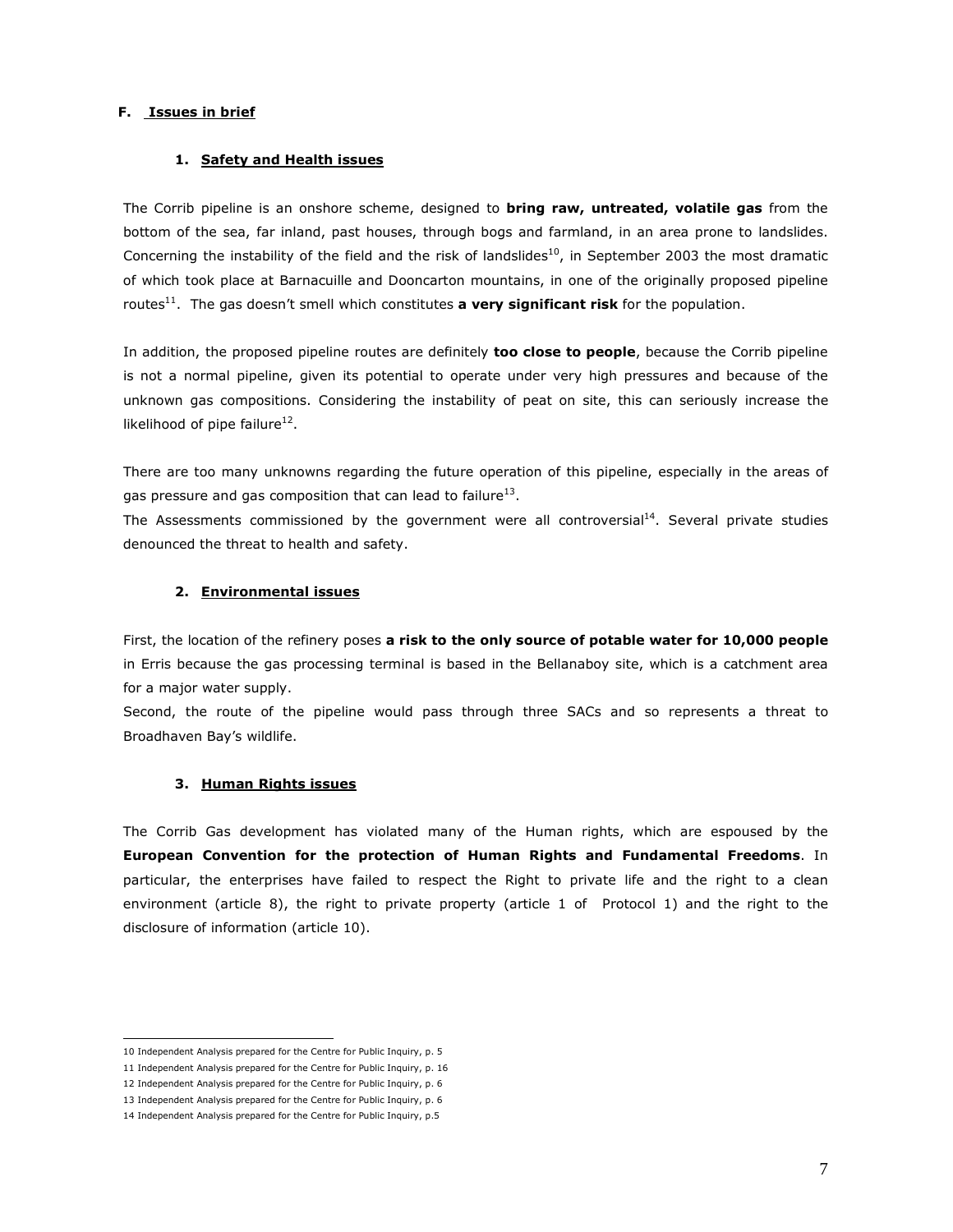# II. BACKGROUND INFORMATION ON THE COMPLAINANTS AND THEIR INTEREST IN THE **CASE**

The complaint is submitted on behalf of Pobal Chill Chomain, Kilcommon Community, Ballina, Co Mayo. **Action from Ireland** (Afri)<sup>15</sup>, an Irish NGO and **Sherpa<sup>16</sup>**, a French NGO, are supporting the community's efforts to find a resolution to this long running and damaging conflict.

The Community is not opposed to the Corrib Gas scheme. They are opposed to the way Shell has put together the scheme and are deeply concerned over the threat to their health and its safety<sup>17</sup>. Pobal Chill Chomáin opposes the various pipeline routes that have been proposed because all of them are similar and involve a dangerous high pressure pipeline criss-crossing their area and running close to their homes. The attitude of the community to any of the suggested routes is dictated by the reality on the ground: it has nothing to do with liking or not liking, it is just a matter of safety.

The prior selection of the refinery site decided the general route of the pipeline: that guaranteed that the pipe would pass through residential areas at enormous pressure. The area is one of low population density - Erris has 10 people per Km. - but it is practically all concentrated in a number of arable/reclaimed islands in a sea of bog. It should have been no problem to find a site uninhabited that would not expose the community needlessly to danger.

Once the second site, the refinery, became fixed as it did in the pre-public phase, the route and its difficulties were inevitable. All routes that were said to be under consideration would put the community at risk in their houses or in their work. The present proposal is a route as near as possible to the original while avoiding the land that resulted in the jailing of the Rossport 5, although the commonage is still being crossed. In fact the chosen route is more oppressive for it surrounds four of the Rossport 5 and hems them in to the sea.

So the community continues to oppose the proposed route. Instead they have proposed an alternative solution - the location of the terminal in Glinsk, an on-land site which does not require an on-land pipeline, does not threaten the local water supply and poses a much reduced risk to the welfare of people generally, by virtue of it's location in a remote an un-populated area.

 15 http://www.afri.ie/

<sup>16</sup> http://www.asso-sherpa.org/

<sup>17</sup> Independent Analysis prepared for the Centre for Public Inquiry, p.8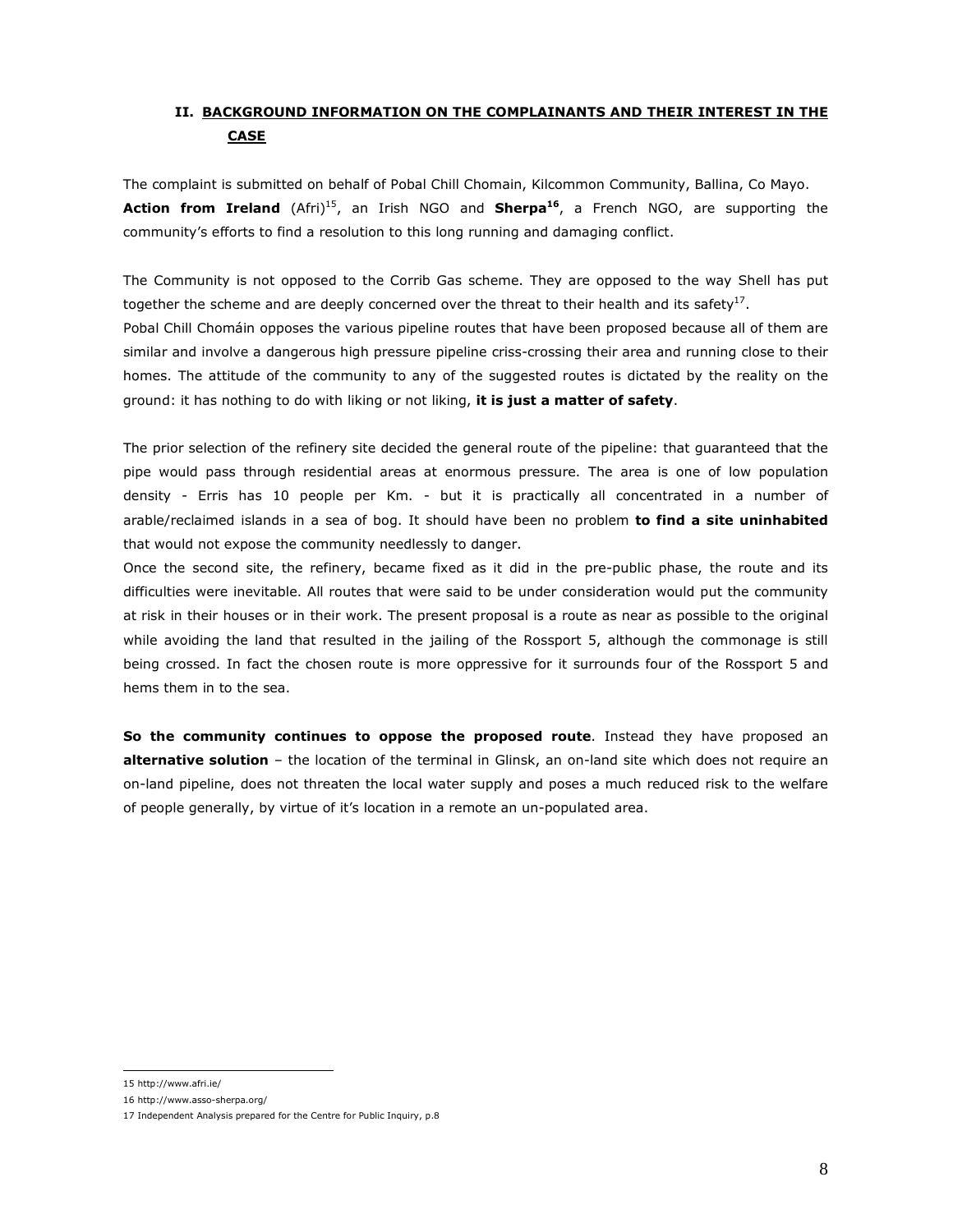### III.BACKGROUND INFORMATION ON THE DEFENDANTS

#### 1. The defendants are multinational companies

According to the OECD Guidelines, Part I, points 3 and 4, a "multinational company" is defined in the following terms:

"These usually comprise companies or other entities established in more than one country and so linked that they may co-ordinate their operations in various ways Ownership may be private, state or mixed. The Guidelines are addressed to all the entities within the multinational enterprise (parent companies and/or local entities) (…) multinational and domestic enterprises are subject to the same expectations in respect of their conduct wherever the Guidelines are relevant to both"

Until 2002, Enterprise Energy Ireland, an *Enterprise Oil* subsidiary (a UK-based independent producer) was the main operator. But in 2002, Royal Dutch/Shell Group bought Enterprise Oil and Shell E&P Ireland, a Royal Dutch Shell subsidiary became the main operator in the project.

Shell is a worldwide group of oil, gas and petrochemical companies with interests in bio fuels, wind and solar power and hydrogen. They are active in more than 130 countries and territories and employ 108,000 people worldwide. In 2005, the Group underwent a major structural reorganisation as the near century old partnership between Royal Dutch and Shell Transport and Trading was dissolved and one company was created, Royal Dutch Shell. The headquarters of the new company is in The Hague.<sup>18</sup>

Statoil Exploration (Ireland) Limited is a Statoil subsidiary.

Statoil is an integrated oil and gas company with substantial international activities. Statoil is represented in 35 countries. Its head office is in Stavanger, Norway<sup>19</sup>.

Until 1999, Saga Petroleum was part of the consortium. Then it sold its share to Marathon International Petroleum Hibernia Limited, a Marathon Oil Corporation subsidiary.

Marathon Oil Corporation (NYSE: MRO) is an integrated international energy company engaged in exploration and production; oil sands mining; integrated gas; and refining, marketing and transportation. Marathon, which is based in Houston, Texas, has principal operations in the United States, Angola, Canada, Equatorial Guinea, Gabon, Indonesia, Ireland, Libya, Norway and the United Kingdom. Marathon is the fourth largest United States-based integrated oil company and the nation's fifth largest refiner<sup>20</sup>.

All the companies are subsidiaries of multinational enterprises and thus meet the OECD Guidelines' criteria.

<sup>18</sup> Source : http://www.shell.com/

<sup>19</sup> Source : http://www.statoil.com/

<sup>20</sup> Source : http://www.marathon.com/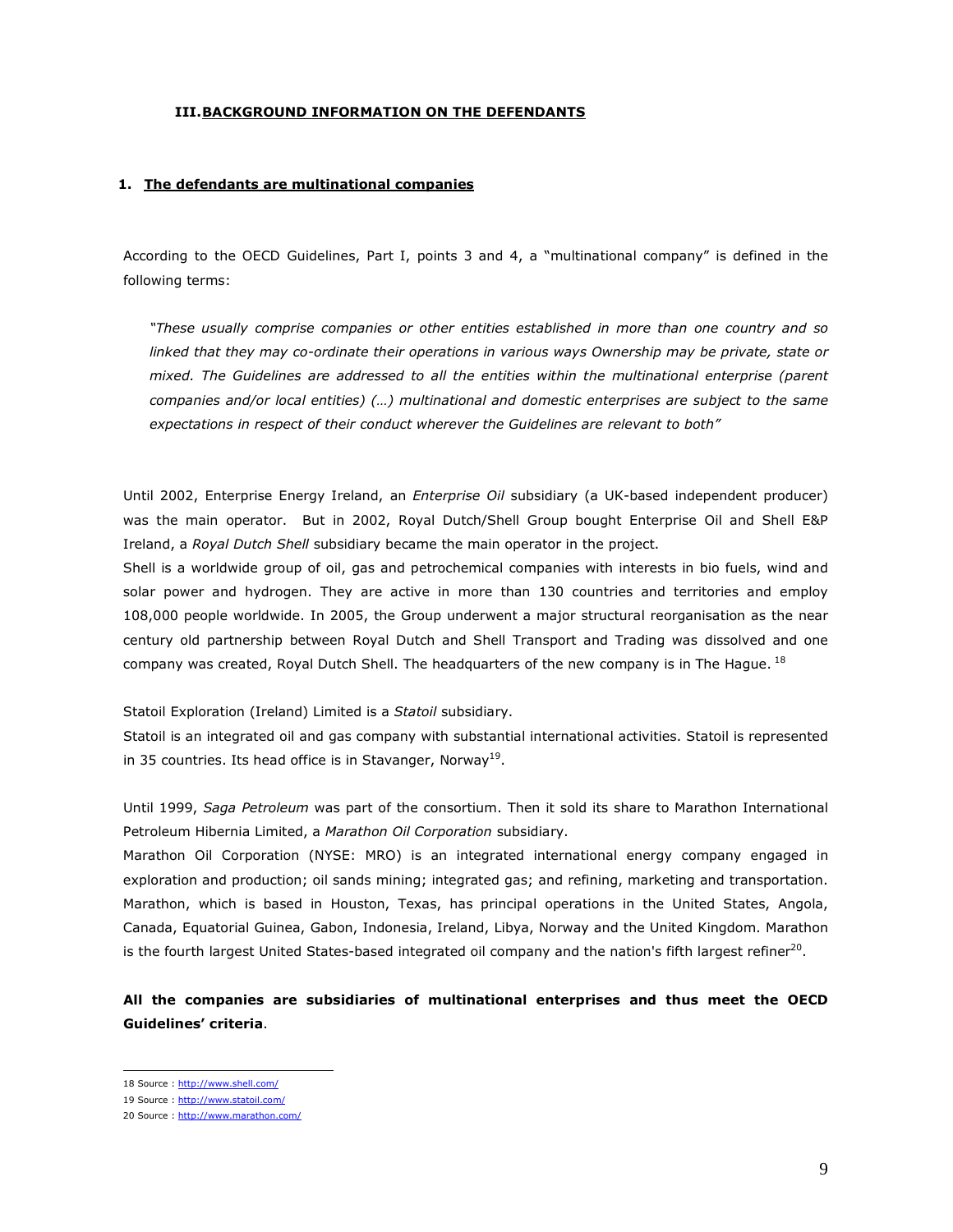#### 2. The defendants are involved with the controversial project

According to the OECD Guidelines, multinational enterprises must « Encourage, where practicable, business partners, including suppliers and subcontractors, to apply principles of corporate conduct compatible with the Guidelines» $^{21}$ .

Besides, the OECD Committee on International Investment and Multinational Enterprises (CIME) considers that « The Guidelines have been developed in the specific context of international investment by multinational enterprises and their application rests on the presence of an investment nexus. When considering the application of the Guidelines, flexibility is required. This is reflected in Recommendation II.10 and its commentary that deal with relations among suppliers and other business partners. These texts link the issue of scope to the practical ability of enterprises to influence the conduct of their business partners with whom they have an investment like relationship. In considering Recommendation II.10, a case-by-case approach is warranted that takes account of all factors relevant to the nature of the relationship and the degree of influence. The fact that the OECD Declaration does not provide precise definitions of international investment and multinational enterprises allows for flexibility of interpretation and adaptation to particular circumstances »; « Scope of the Guidelines and the investment nexus  $x^{22}$ .

In other words, we can admit the existence of an investment nexus regarding the companies, members of the Consortium, the investment nexus results from their participating interests in the consortium.

Indeed, Shell is the main operator in the project since 2002 with 45% of participating interests. Marathon Oil Corporation and Statoil corporation have respectively substantial participating interests in the consortium (36,5% for Statoil and 18,5 % for Marathon).

 $\overline{a}$ 

<sup>21</sup> General Policies; Chapter 2 Par. 10

<sup>22</sup> Statement by the committee April 2003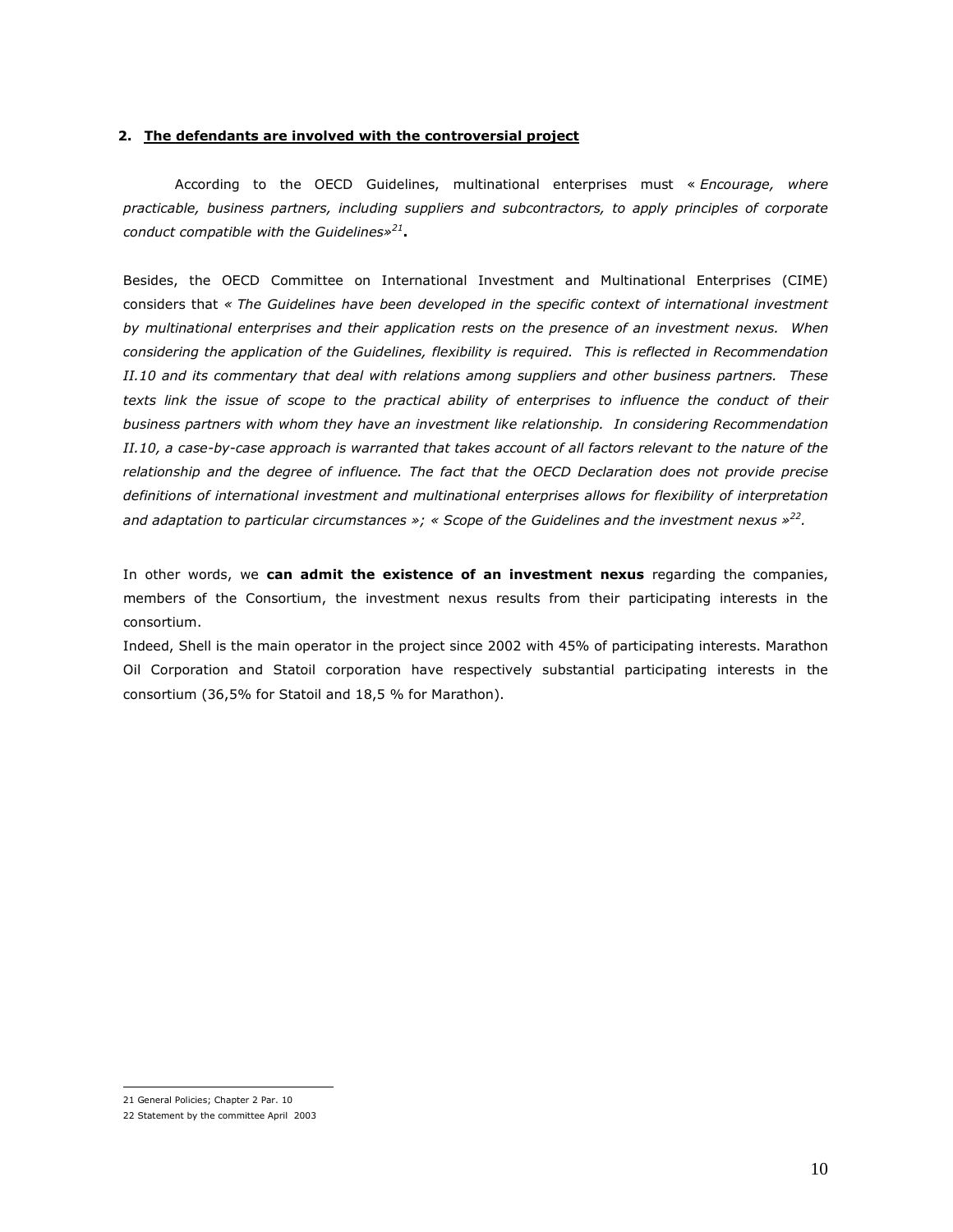## IV. DETAILED INFORMATION ON THE ALLEGED BREACHES

### 1. Alleged breaches concerning environment, health and safety

#### V. 1: Sustainable development and environmental, health, or safety impact assessment

"Enterprises should, within the framework of laws, regulations and administrative practices in the countries in which they operate, and in consideration of relevant international agreements, principles, objectives, and standards, take due account of the need to protect the environment, public health and safety, and generally to conduct their activities in a manner contributing to the wider goal of sustainable development. In particular, enterprises should:

1. Establish and maintain a system of environmental management appropriate to the enterprise

2. a) Provide the public and employees with adequate and timely information on the potential environment, health and safety impacts of the activities of the enterprise, which could include reporting on progress in improving environmental performance;

b) Engage in adequate and timely communication and consultation with the communities directly affected by the environmental, health and safety policies of the enterprise and by their implementation.

 3. Assess, and address in decision-making, the foreseeable environmental, health, and safetyrelated impacts associated with the processes, goods and services of the enterprise over their full life cycle. Where these proposed activities may have significant environmental, health, or safety impacts, and where they are subject to a decision of a competent authority, prepare  $\frac{a_n}{b_n}$ appropriate environmental impact assessment".

### • Irish and directly applicable EC laws, regulations and administrative practices

i. Directive 2000/60/EC of the European Parliament and of the Council establishing a framework for the community action in the field of water policy (EU Water Framework Directive  $2000/60/EC^{23}$ 

By means of this Framework Directive, the EU provides for the management of inland surface waters, groundwater, transitional waters and coastal waters in order to prevent and reduce pollution, promote sustainable water use, protect the aquatic environment, improve the status of aquatic ecosystems and mitigate the effects of floods and droughts.

#### Article 1: Purpose

The purpose of this Directive is to establish a framework for the protection of inland surface waters, transitional waters, coastal waters and groundwater which:

(a) prevents further deterioration and protects and enhances the status of aquatic ecosystems and, with regard to their water needs, terrestrial ecosystems and wetlands directly depending on the aquatic ecosystems;

(b) promotes sustainable water use based on a long-term protection of available water resources;

(c) aims at enhanced protection and improvement of the aquatic environment, inter alia, through specific measures for

<sup>&</sup>lt;sup>23</sup> http://eur-lex.europa.eu/LexUriServ/LexUriServ.do?uri=CELEX:32000L0060:EN:HTML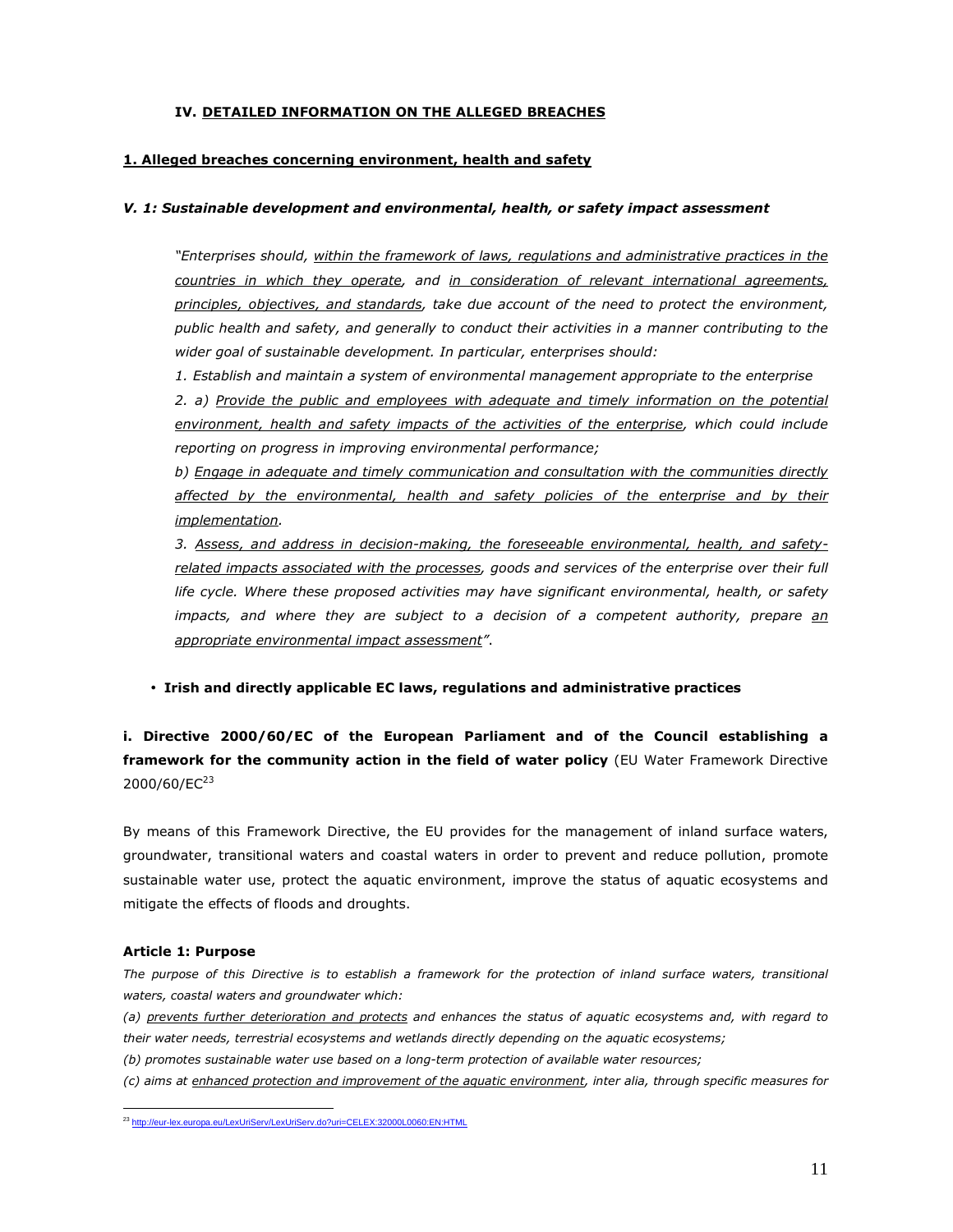the progressive reduction of discharges, emissions and losses of priority substances and the cessation or phasing-out of discharges, emissions and losses of the priority hazardous substances; (d) ensures the progressive reduction of pollution of groundwater and prevents its further pollution

The proposed Bellanaboy refinery is situated in close proximity to Carrowmore Lake, into which most of the site drains, which is the drinking water supply for 10,000 people. The remaining part drains into The SPA, Sruth Mhada Conn and hence into the Marine Special Area of Conservation, Broadhaven Bay.

 As a result of selecting the site for the terminal near a drinking water catchment, Marathon Oil Corporation, Statoil along with Enterprise Energy Ireland have breached the Water Framework Directive 2000/60/EC.

As Shell bought Enterprise Energy Ireland EEI in 2002 it became, from then on, the main operator of the consortium. Therefore, as part of their due diligence process, Shell should have reviewed this design in accordance with the Directive when they acquired the assets of EEI within weeks of the consent being granted.

# ii. Council Directive 92/43/EEC of 21 May 1992 on the conservation of the natural habitats and a wild fauna and flora (Habitats Directive 92/43  $EC)^{24}$

In 1992 the European Community adopted EC Habitats Directive 92/43/EEC. The provisions of the Directive require Member States to introduce a range of measures including the protection of species and to undertake surveillance of habitats and species. Once adopted, these are designated by Member States as Special Areas of Conservation (SACs), and along with Special Protection Areas (SPAs) classified under the EC Birds Directive, form a network of protected areas known as Natura 2000. The Habitats Directive introduces for the first time for protected areas, the precautionary principle:

#### Article 3

"1. A coherent European ecological network of special areas of conservation shall be set up under the title Natura 2000. This network, composed of sites hosting the natural habitat types listed in Annex I and habitats of the species listed in Annex II, shall enable the natural habitat types and the species' habitats concerned to be maintained or, where appropriate, restored at a favourable conservation status in their natural range.

The Natura 2000 network shall include the special protection areas classified by the Member States pursuant to Directive 79/409/EEC.

2. Each Member State shall contribute to the creation of Natura 2000 in proportion to the representation within its territory of the natural habitat types and the habitats of species referred to in paragraph 1. To that effect each Member State shall designate, in accordance with Article 4, sites as special areas of conservation taking account of the objectives set out in paragraph 1.

3. Where they consider it necessary, Member States shall endeavour to improve the ecological coherence of Natura 2000 by maintaining, and where appropriate developing, features of the landscape which are of major importance for wild fauna and flora".

The proposed Bellanaboy refinery site is situated in the midst of a number of SACs. These are:

 $\overline{a}$ <sup>24</sup> http://eur-lex.europa.eu/smartapi/cgi/sga\_doc?smartapi!celexapi!prod!CELEXnumdoc&numdoc=392L0043&model=guichett&lg=en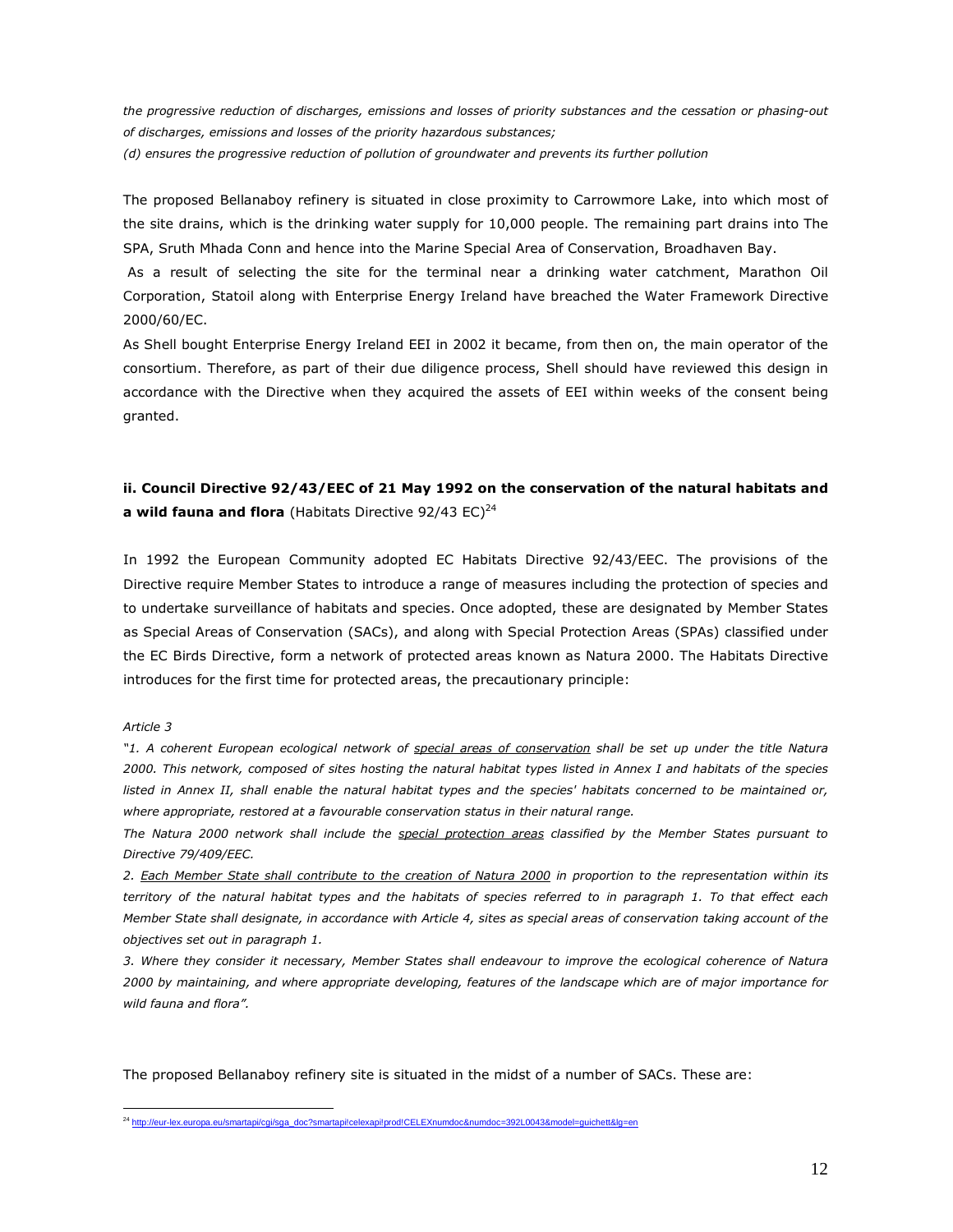- Broadhaven Bay,
- Glenamoy Bog Complex
- Sruhwaddacon estuary

Broadhaven Bay is a known breeding ground for cetaceans; Sruhwaddoccon contains a highly vulnerable machair sand-dune system, bird habitat and rapidly shifting sand systems; and Glenamoy Bog complex is highly vulnerable to any excavation which would alter its drainage and stability patterns.

In 2001, EEI commissioned a report from The Costal Resources centres. This report highlighted the great wildlife biodiversity prosperity. It stated: "Broadhaven Bay SAC and its neighbouring coastal waters undoubtedly represent an important area for marine mammals and other species". Nevertheless, according to the EIS of 2001, submitted to Mayo County Council in support of the EEI planning application, there was "no evidence that the bay is of particular importance" to whales and dolphins<sup>25</sup>. This supposes an inadequate evaluation regarding environmental impacts.

According to the European Court of Justice, a very high standard must be met in order to permit derogation to the Directive. There must be no alternative, and the derogation should only be in the interests of public health and safety.

The proposed pipeline route, if approved, by Minister Ryan of the Green Party, would pass Broadhaven Bay SAC, come ashore in the middle of a severely damaged sand martin colony, pass through the Glenamoy SAC within feet of the dunes, a high priority site. No derogation has been sought. This area near the dunes has not been designated a macair by the state authorities although it forms a natural part of the designated machair just across the narrow channel of the mouth of Sruth Mhada Conn.

iii. Directive 2003/35/EC of the European Parliament and of the Council of 26 May 2003 providing for public participation in respect of the drawing up of certain plans and programmes relating to the environment and amending with regard to public participation and access to justice Council Directives 85/337/EEC and 96/61/EC (Public Participation Directive 2003/35EC)<sup>26</sup>

The Directive 2003/35/EC intends to align the provisions on public participation in accordance with the Aarhus Convention on public participation in decision-making and access to justice in environmental matters.

#### Article 1: Objective

 $\overline{a}$ 

"The objective of this Directive is to contribute to the implementation of the obligations arising under the Århus Convention, in particular by providing for public participation in respect of the drawing up of certain plans and programmes relating to the environment"

### Article 2 : Public participation concerning plans and programmes

<sup>25</sup> Independent Analysis prepared for the Centre for Public Inquiry, p. 27

<sup>26</sup> http://eur-lex.europa.eu/LexUriServ/LexUriServ.do?uri=OJ:L:2003:156:0017:0024:EN:PDF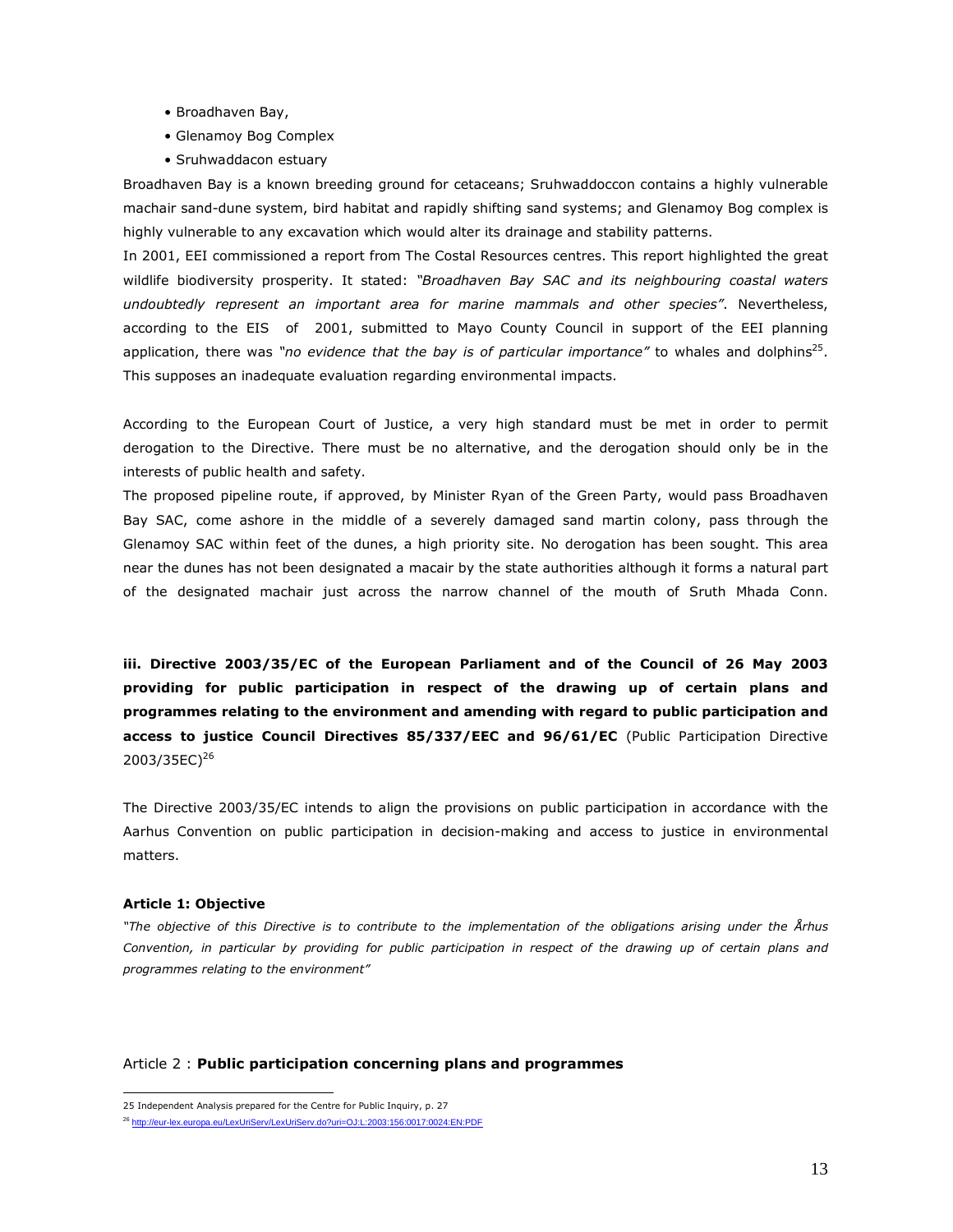"(b) the public is entitled to express comments and opinions when all options are open before decisions on the plans and programmes are made;

(c) in making those decisions, due account shall be taken of the results of the public participation;

(d) having examined the comments and opinions expressed by the public, the competent authority makes reasonable efforts to inform the public about the decisions taken and the reasons and considerations upon which those decisions are based, including information about the public participation Processs".

Because of the truncated and 'project-split' nature of the Corrib Development, meaningful public participation as envisaged under this OECD principle has not been possible. The local receiving community has not been in a position to examine, understand and comment on the cumulative and interactive nature of the environmental impacts of the development because these have been unknown. Only components of the project have been presented at any one time – first, planning permission for the refinery which was granted in 2004, followed by the Pollution Control Licence for the operation of the refinery which was granted in 2007 and, more recently, applications for consents for the construction of a high-pressure production pipeline through a marine and peat environment. This latter process has, as yet, an indeterminate conclusion point. The full, integrated Development, with all of its cumulative and interactive impact, has never been presented for public consultation and participation.

As well, the enterprises have refused, many times, to provide the community with information on the potential health and safety impacts of their activities. In 2000, Enterprise Energy Ireland didn't inform the community about the route and the characteristics of the pipeline: "We had no notice at all from them that here was the pipeline route<sup>"27</sup>; "There were no word of pressure in the pipe"<sup>28</sup>. Concerning the pipeline, according to people's testimonies: "You got information at your own cost from the Internet and contacting people in other countries. You got no information from Enterprise. At their 'presentation days' if you asked one of them a question they'd say, 'oh I can't answer that, I'll put you on to the next guy'. And then the next guy mightn't be there that day. You constantly do this. They never give a straightforward answer. 'We'll take it away and have your answer the next day'. And the next 'presentation day', the same thing. Nothing went in. It was just a one-way sound. We talked but they didn't listen "<sup>29</sup>.

The project publicity machine consistently states that it is open to dialogue and consultation. The reality is the opposite. When the Rosport 5 were released from jail, Shell engaged in talks through Peter Cassels as mediator, appointed by the Minister, Noel Dempsey. While the mediation was on-going and at a time when Shell publicly apologised for jailing the Rossport 5, Andy Pyle, the SEPIL M.D. in an article in the local newspaper, the Western People, declared that mediation with the Rosport 5 would not result in a change to the project<sup>30</sup>.

As a result of failing to appropriately consult community, the corporation has contravened Public

 27 Testimony of Mary Corduff, "Our story The Rossport Five", p. 23

<sup>28</sup> Testimony of Willy Corduff, "Our story The Rossport Five", p. 25

<sup>29</sup> Testimony of Willy Corduff, "Our story The Rossport Five", p. 28

<sup>30</sup> Western People May 6 2006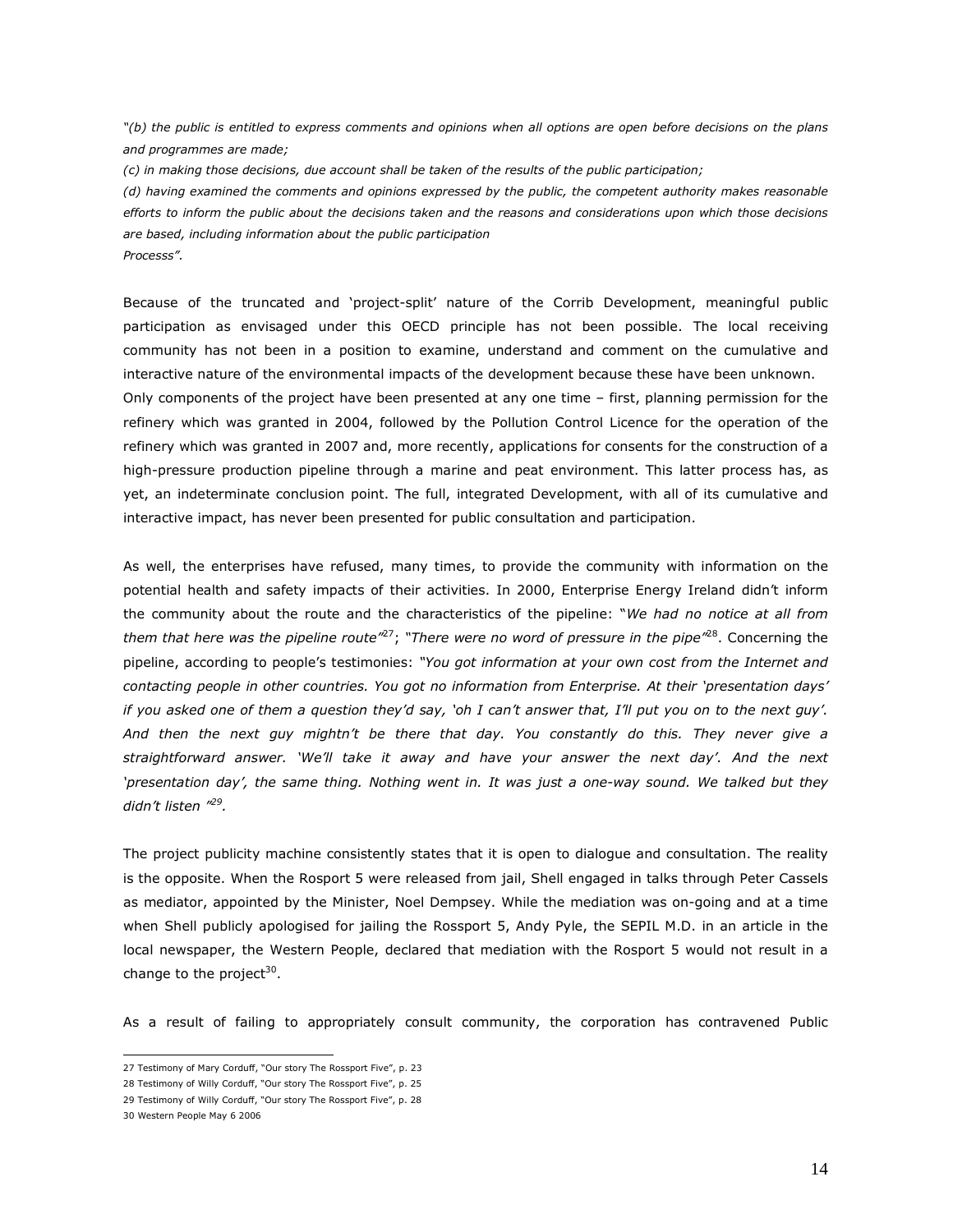Participation directive 2003/35EC. In this respect, it should be noted that the European Commission referred Ireland to the European Court of Justice in early 2007 for failures regarding public participation.

# (iv) Directive 85/337/EEC on the assessment of the effects of certain public and private projects on the environment (the EIA Directive) $31$

The EIA Directive on Environmental Impact Assessment of the effects of projects on the environment was introduced in 1985 and was amended in 1997 by Directive 97/11/EC.

The EIA procedure ensures that environmental consequences of projects are identified and assessed before authorization is given. The public can give its opinion and all results are taken into account in the authorization procedure of the project. The public is informed of the decision afterwards. The EIA Directive outlines which project categories shall be made subject to an EIA, which procedure shall be followed and the content of the assessment.

#### Article 1

"1. This Directive shall apply to the assessment of the environmental effects of those public and private projects which are likely to have significant effects on the environment".

#### Article

"The environmental impact assessment will identify, describe and assess in an appropriate manner, in the light of each individual case and in accordance with the Articles 4 to 11, the direct and indirect effects of a project on the following factors:

- human beings, fauna and flora,
- soil, water, air, climate and the landscape,
- the inter-action between the factors mentioned in the first and second indents,
- material assets and the cultural heritage".

#### Article 5

"2. The information to be provided by the developer in accordance with paragraph 1 shall include at least:

- a description of the project comprising information on the site, design and size of the project,
- a description of the measures envisaged in order to avoid, reduce and, if possible, remedy significant adverse effects,
- the data required to identify and assess the main effects which the project is likely to have on the environment,
- a non-technical summary of the information mentioned in indents 1 to 3".

## ANNEX III INFORMATION REFERRED TO IN ARTICLE 5 (1)

"1. Description of the project, including in particular:

- a description of the physical characteristics of the whole project and the land-use requirements during the construction and operational phases,

- a description of the main characteristics of the production processes, for instance, nature and quantity of the materials used,

- an estimate, by type and quantity, of expected residues and emissions (water, air and soil pollution, noise, vibration, light, heat, radiation, etc.) resulting from the operation of the proposed project".

<sup>&</sup>lt;sup>31</sup> http://eur-lex.europa.eu/LexUriServ/LexUriServ.do?uri=CELEX:31985L0337:EN:HTML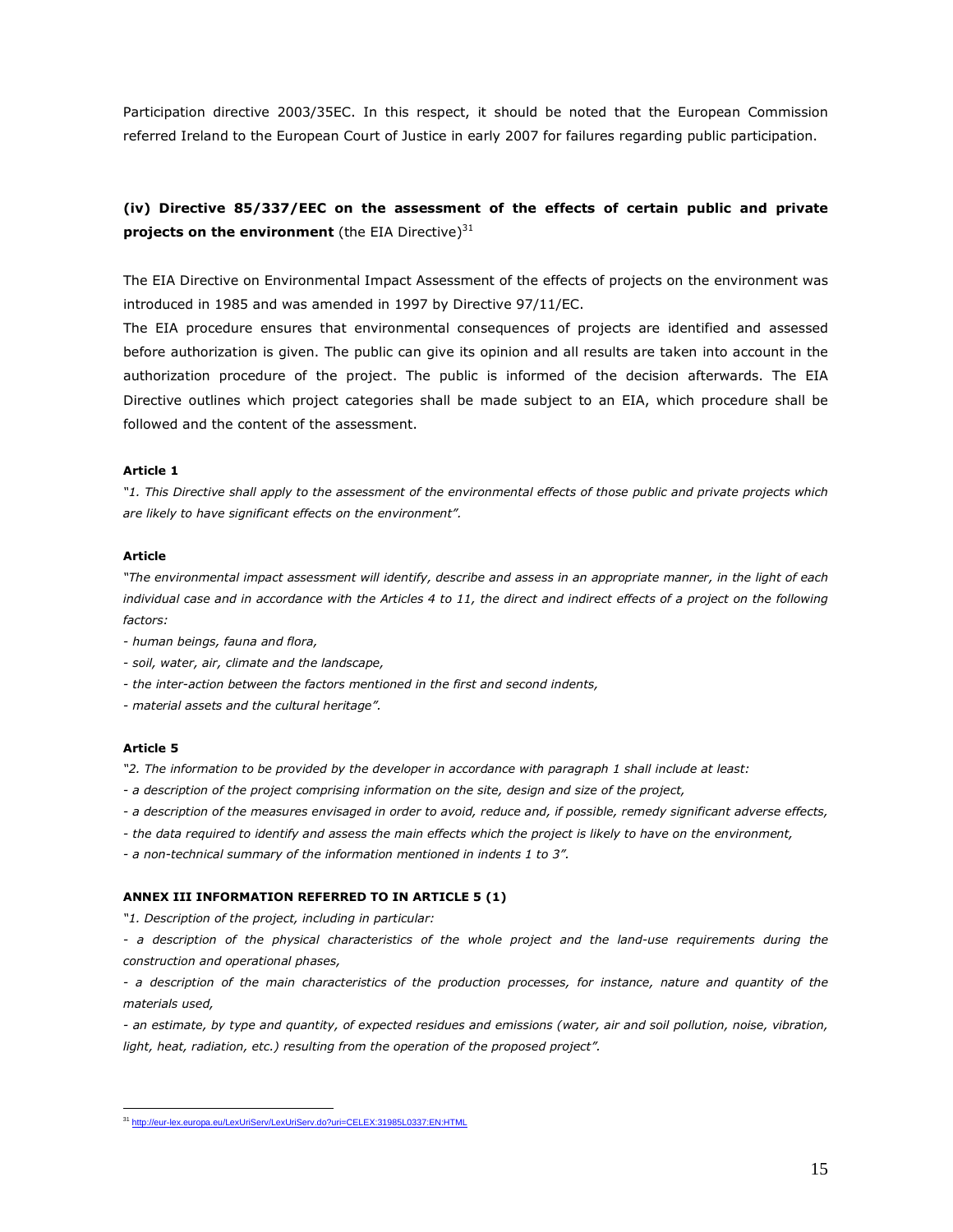The Directives 85/337 and 97/11 state that it is not adequate to quantify components of environmental impacts within a truncated development to examine the cumulative and interactive nature of those impacts.

Shell, Marathon Oil Corporation and Statoil have processed one component of the project, the refinery, prior to identifying the production pipeline route to service it. In this context, it has clearly not been objectively possible for the Irish authorities, as well as for the community affected by the project, to form an adequate assessment of the cumulative and interactive impacts of the development and of its environmental and social impacts. It has simply not been possible to determine whether there is potential adverse interaction between the various component impacts.

Ireland has failed to adequately transpose the EIA Directive in its domestic legislation. This being so, the corporation should not be permitted to exploit the lacuna of domestic legislation but should respect relevant international agreements such as these directives.

The Case C 215/06 Ireland v. Commission unreported judgment 3 July 2008 concerned construction of wind-farms and condemned practice in Ireland of EIAs being carried out subsequent to starting construction. In this case, it has condemned the project-splitting practice which facilitates the commencement of construction before a full comprehensive and interactive impact assessment is carried out.

### v. Code of Practice:

The Code of Practice is a document that is explicit on certain items and allows scope for engineering judgment on other points. In exercising engineering judgment the engineer should apply the precautionary principle to protect the environment.

According to the distinguished Engineer, Mr Leo Corcoran's (An Taisce) report, locating the terminal in a drinking water catchment was a breach of the codes of practice PD 8010.

The scope of this code is to give "recommendations for and quidance on the design, selection, specification and use of materials, routing, land acquisition, construction, installation, testing, operation, maintenance and abandonment of land pipeline systems constructed from steel". This being so, this code of practice concerns the pipeline construction.

PD 8010 Clause 7, regarding the selection of location, states;

"In selecting the locations for stations and terminals on land, consideration should be given to factors including, but not limited to (…) public safety and the environment".

Clause F2.2, regarding environment impact, states: "

"Detailed assessments should be undertaken to ascertain the impact of the pipeline on environmentally sensitive areas. When selecting the route and station locations, care should be taken to identify and minimize any possible effects on: (…) natural resources, such as catchment areas".

The detrimental effect of this project on the drinking water of the entire area is already showing itself.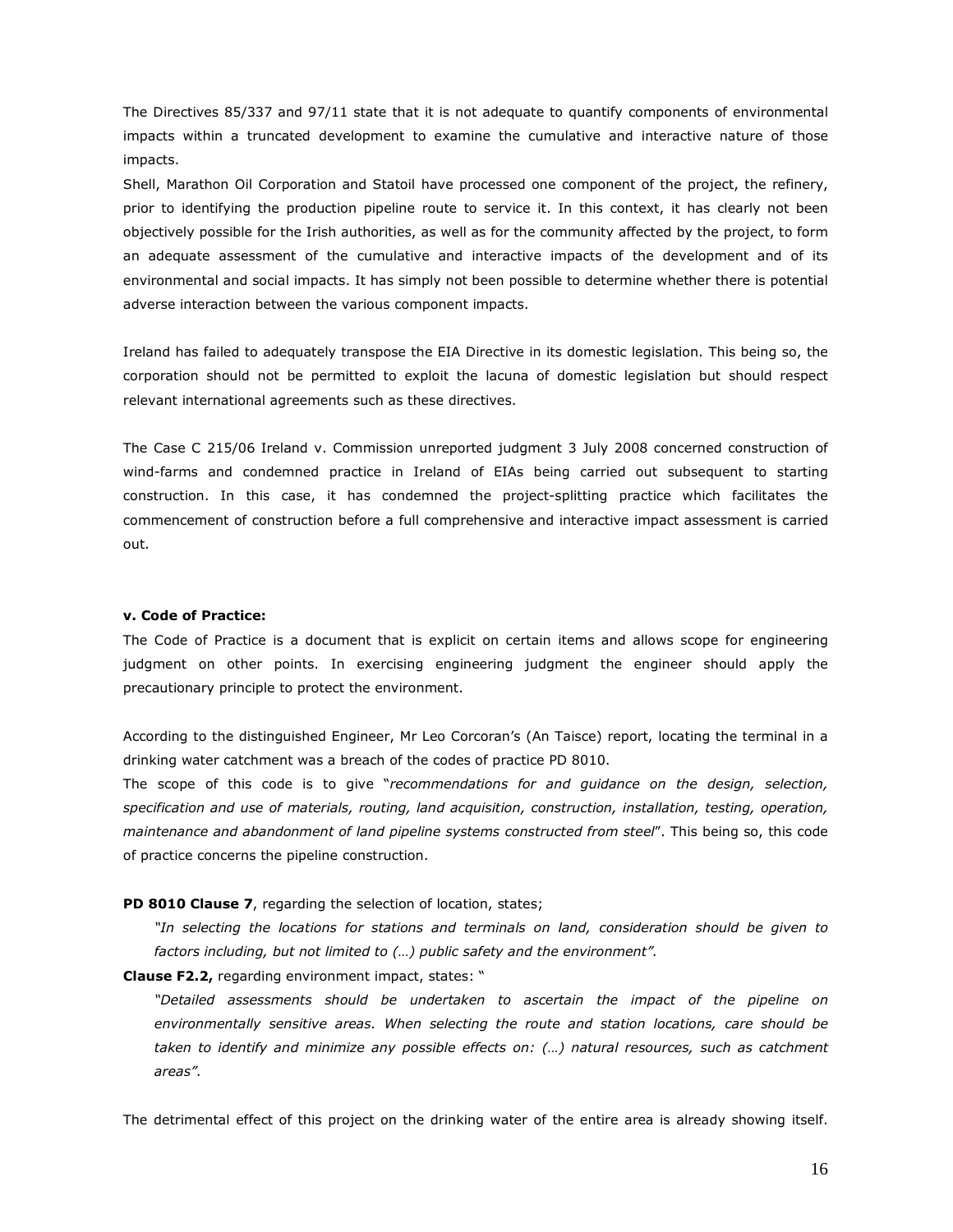There is no intensive farming in this area, just low-level subsistence farming. Since activity has begun on the site, the lake has had to be closed for fishing at least every second year although it was in 2000 given a clean bill of health by the Environmental Protection Agency. The change since the project began operating - apart from the aluminium - is the release of orthophosphate which has encouraged the intense growth of algae. This is - or used to be - an important tourist angling lake and spawning entrance for trout and salmon (a hatchery has traditionally been active in one of the inlet streams).

The replacement standard for PD 8010 is EN 14161, which states too that the designer is required to consider the location of drinking water catchments when selecting the site for a terminal.

By selecting the site for the terminal near a drinking water catchment, Marathon Oil Corporation, Statoil along with Enterprise Energy Ireland have violated this code of Practice.

As mentioned before, Shell, as the main operator of the consortium should have reviewed this design in accordance with the Code of Practice. The absence of a code of practice within the letter of consent should have alerted Shell to the unique nature of this project: namely that there was no mandated code of practice and that the design was in breach of the code as described above. Since acquiring EEI, Shell has not sought to apply the code of practice by considering locations outside water catchments. The enterprise has admitted itself they didn't apply this requirement, considering that "this statement is unsubstantiated. There is no code of practice relating to the siting of gas processing terminals.<sup>132</sup>.

## • International laws, instruments and principles

# i. Aarhus Convention on access to information, public participation and access to justice in environmental matters (Aarhus Convention)<sup>33</sup>

The Convention, in force since 30 October 2001, is based on the premise that greater public awareness of and involvement in environmental matters will improve environmental protection. It is designed to help protect the right of every person of present and future generations to live in an environment adequate to his or her health and well-being. To this end, the Convention provides for action in three areas:

- \* ensuring public access to environmental information held by the public authorities;
- \* fostering public participation in decision-making which affects the environment;
- \* extending the conditions of access to justice in environmental matters.

#### Article 1 OBJECTIVE

"In order to contribute to the protection of the right of every person of present and future generations to live in an environment adequate to his or her health and well-being, each Party shall guarantee the rights of access to information, public participation in decision-making, and access to justice in environmental matters in accordance with the provisions of this Convention".

 32 http://www.epa.ie/terminalfour/ippcApril/ippc-view.jsp?regno=P0738-01

applicants documents Submission on Objection No. 1 by Applicant\_Part 1 page 38

<sup>33</sup> http://www.unece.org/env/pp/documents/cep43e.pdf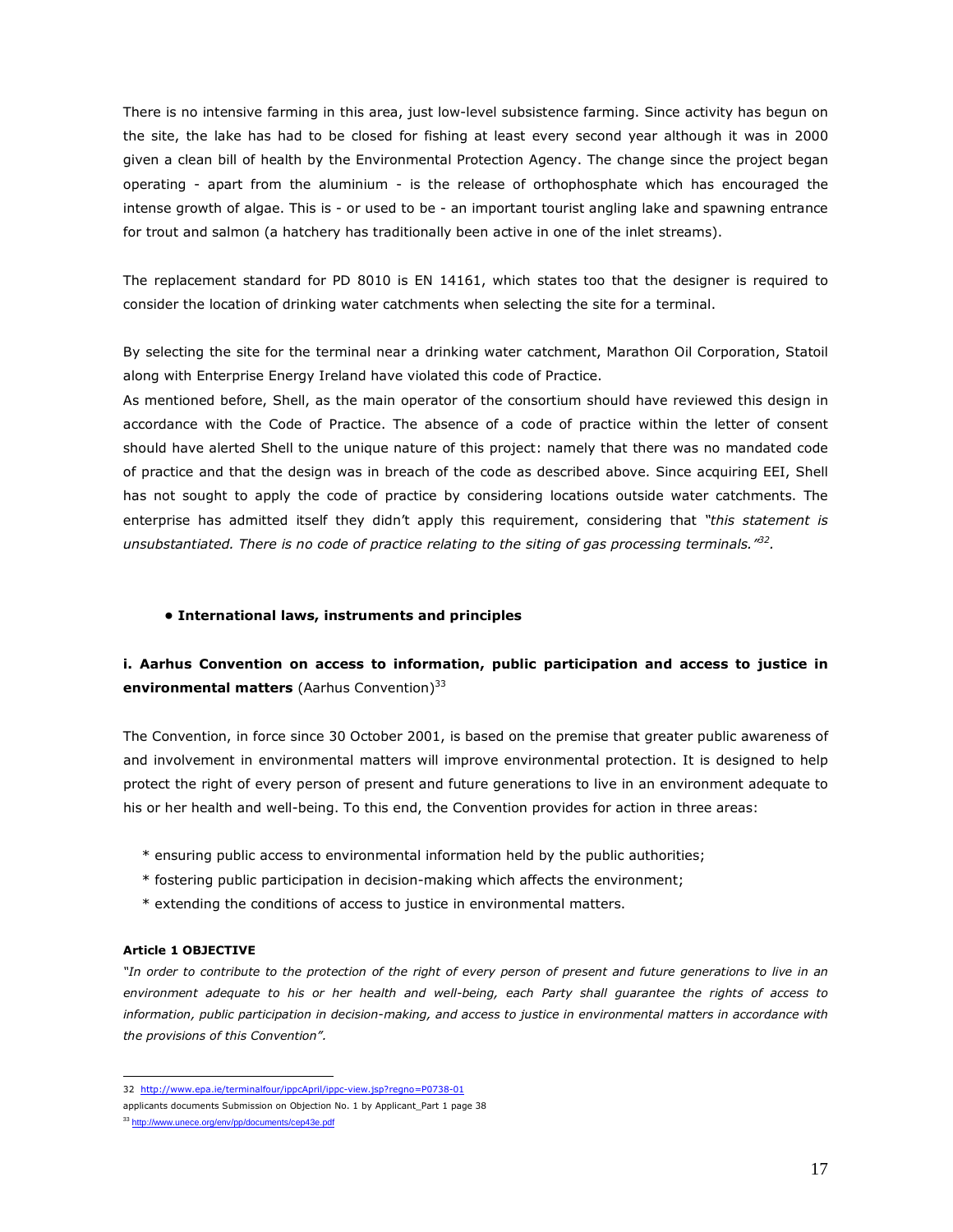More specifically, the second part of the Convention concerns public participation in decision-making. This must be ensured through the authorisation procedure for certain specific activities (mainly of an industrial nature). The final decision to authorise the activity must take due account of the outcome of the public participation.

#### Article 6: Public participation in decisions on specific activities

"2. The public concerned shall be informed, either by public notice or individually as appropriate, early in an environmental decision-making procedure, and in an adequate, timely and effective manner, inter alia, of:

- (a) The proposed activity and the application on which a decision will be taken;
- (b) The nature of possible decisions or the draft decision;
- (c) The public authority responsible for making the decision;
- (d) The envisaged procedure
- (e) The fact that the activity is subject to a national or transboundary environmental impact assessment procedure.

3. The public participation procedures shall include reasonable time-frames for the different phases, allowing sufficient time for informing the public in accordance with paragraph 2 above and for the public to prepare and participate effectively during the environmental decision-making".

The procedural time-frames must allow for genuine public participation. A streamlined procedure has been set up for the formulation of environmental plans and programmes.

The Convention also invites the parties to promote public participation in the preparation of environmental policies as well as standards and legislation that may have a significant effect on the environment.

As detailed before, the local receiving community has not been in a position to examine, understand and comment on the cumulative and interactive nature of the environmental impacts of the development. In the decision-making procedure, the companies have not provided the community with accessing and appropriate information and haven't afforded a proper consultation. As a result, the corporations have breached the Aarhus Convention.

# ii. The convention on Biological Diversity (Rio Declaration) concluded at Rio de Janeiro on June 5 1992<sup>34</sup>

The Convention on Biological Diversity (CBD) was signed by the Community and all the Member States at the United Nations Conference on Environment and Development in Rio de Janeiro from 3 to 14 June 1992. This Decision approves the Convention on behalf of the European Community.

The CBD is designed to conserve biological diversity, ensure the sustainable use of this diversity and share the benefits generated by the use of genetic resources, in particular through appropriate access to genetic resources and appropriate transfer of relevant technologies, taking into account all rights over

 $\overline{a}$ <sup>34</sup> http://www.cbd.int/convention/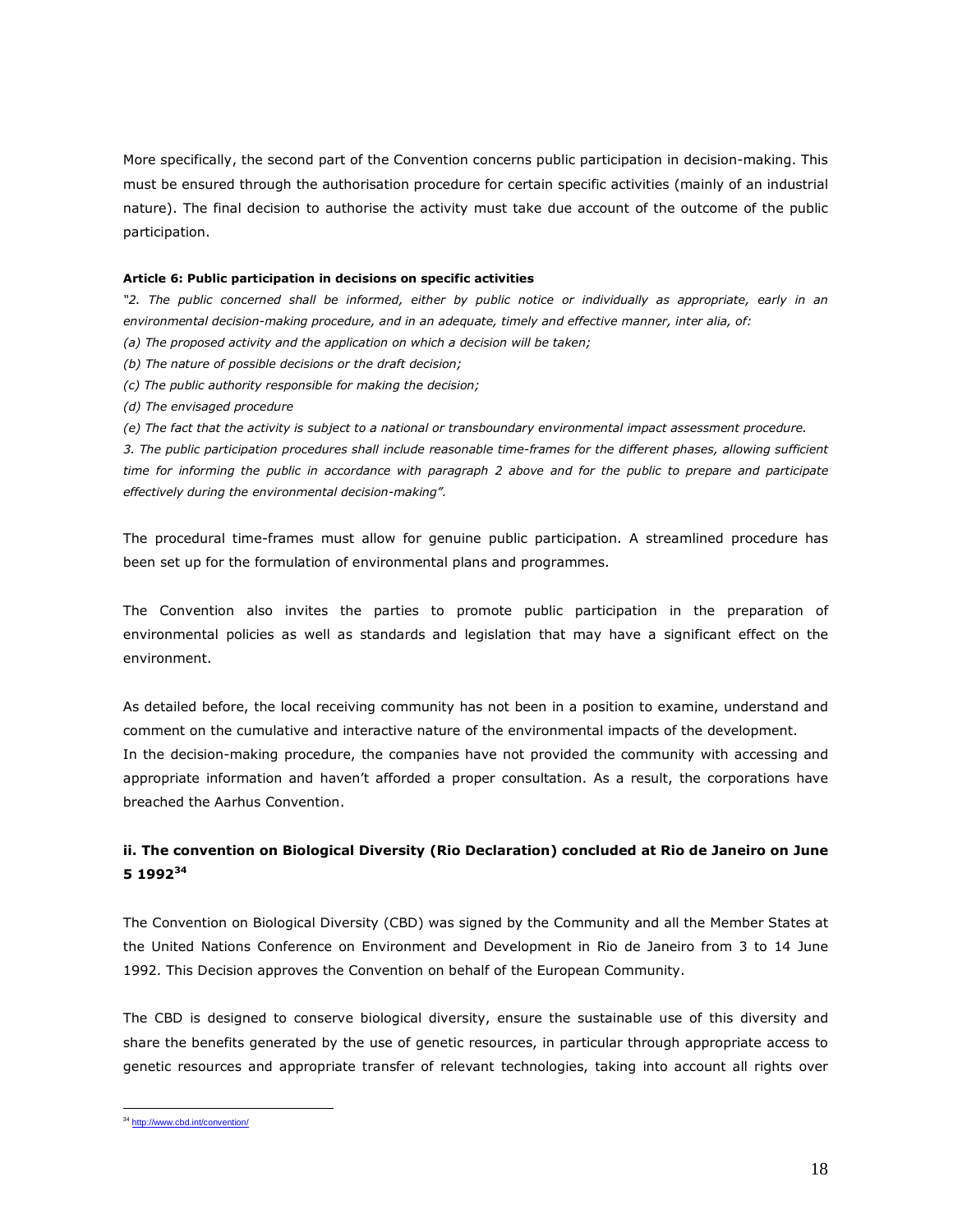those resources and technologies, and through adequate funding.

#### Article 1. Objectives

"The objectives of this Convention, to be pursued in accordance with its relevant provisions, are the conservation of biological diversity, the sustainable use of its components and the fair and equitable sharing of the benefits arising out of the utilization of genetic resources, including by appropriate access to genetic resources and by appropriate transfer of relevant technologies, taking into account all rights over those resources and to technologies, and by appropriate funding".

The Convention emphasises the role of indigenous and local communities in conserving biodiversity.

#### Article 13. Public Education and Awareness

"The Contracting Parties shall:

(a) Promote and encourage understanding of the importance of, and the measures required for, the conservation of biological diversity, as well as its propagation through media, and the inclusion of these topics in educational programmes; and

(b) Cooperate, as appropriate, with other States and international organizations in developing educational and public awareness programmes, with respect to conservation and sustainable use of biological diversity".

These populations heavily and traditionally depend on the biological resources on which their traditions are based.

Advantica in its report to the Government has noted that the exact route originally chosen on land was selected to take advantage of the improved land, mainly reclaimed bog, which the developer expected to be more solid and stable, i.e. to take advantage of the work of generations while destroying it. This land was reclaimed by hand, over generations, using hand-tools and installing sod-drains which are still operating. This drainage system can never be repeated - the agricultural world has changed. Once these drains are broken, they cannot be restored and an agricultural system will end - they are organic to the place and dynamism of the farming system.

Considering the last developments, the companies have not complied with the principles enunciated in Rio Declaration.

This being so, the enterprises have patently breached important EU environmental protection standards.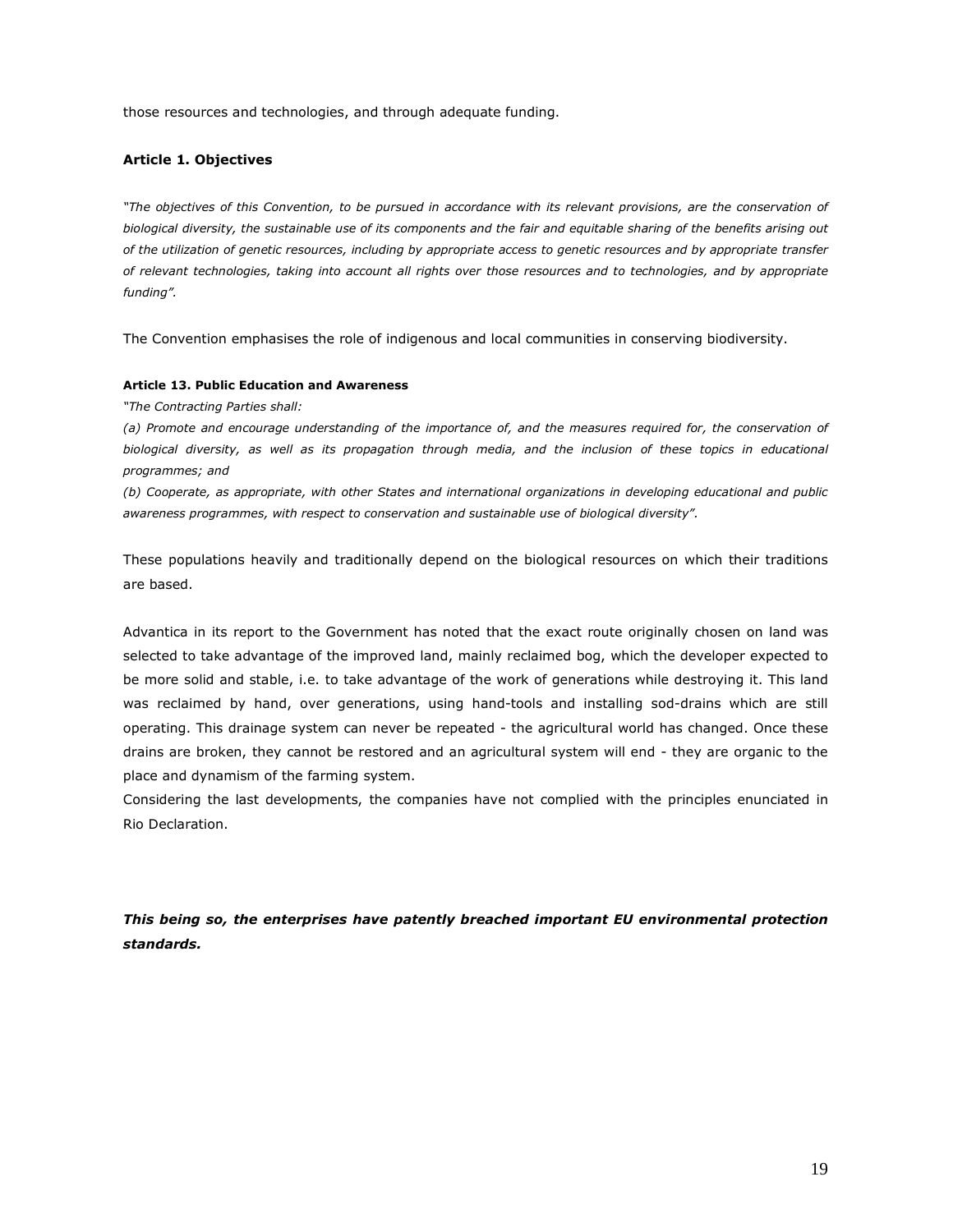• Assess, and address in decision-making, the foreseeable environmental, health, and safety-related impacts associated with the processes and prepare an appropriate environmental impact assessment

## Established in a wrong site, the project is not only a threat to the community's safety and health, but the refining activities endanger the environment and the biodiversity as well.

In its report, the senior planning inspector of Bord Pleanála, Mr. Moore states that the location chosen is the wrong site: « "From a strategic planning perspective, this is the wrong site; from the perspective of Government policy which seeks to foster balanced regional development, this is the wrong site; from the perspective of minimising environmental impact, this is the wrong site; and consequently, from the perspective of sustainable development, this is the wrong site. At a time when the Board is now required, in accordance with the Local Government (Planning and Development) Act, 2000, to have regard to the proper planning and sustainable development of an area in which a development is proposed to be constructed, it is my submission that the proposed development of a large gas processing terminal at this rural, scenic, and un-serviced area on a bog land hill some 8 kilometres inland from the Mayo coastland landfall location, with all its site development works difficulties, public safety concerns, adverse visual, ecological, and traffic impacts, and a range of other significant environmental impacts, defies any rational understanding of the term "sustainability". It is an irony that this large industrial proposal is linked with a natural gas resource, the exploitation of which adheres to the concept of sustainability."<sup>35</sup>

Likewise, according to an independent analysis by the Centre for Public Inquiry, the route of the pipeline is unacceptable because of its proximity to people and dwellings <sup>36</sup>. According to the author, "the risks of the pipeline have been considerably understated"<sup>37</sup>.

The Advantica report in 2005 consents the pipeline construction and the gas processing plant. Nevertheless it wasn't authorized to propose another location for the refinery nor other routes for the pipeline. Thereby, once more, the community contested this report.

# In particular, the route of the pipeline and the refining activities generate several threats to the community's safety and health, and to the environment.

First, the pipeline represents a great danger to safety and health, because of its location in an unstable bog landscape, in a populated area and because of its extreme pressure.

This pipeline would operate at very high pressures, at 145 bar according to the Advantica report but possibly much higher. It would carry raw, odourless gas and would be laid in an unstable landscape. Most of the pipelines to transport gas in Ireland are pressurised to 15 bars, up to 70 bars for the biggest ones, which carry clean gas which has had an odour added to it. Consequently, the thick-walled pipe is not invincible to leak or rupture from the expected high pressure and the destructive potential of reactive gases.

 35 Independent Analysis prepared for the Centre for Public Inquiry, p. 14 et 34

<sup>36</sup> Independent Analysis prepared for the Centre for Public Inquiry, p.1

<sup>37</sup> Independent Analysis prepared for the Centre for Public Inquiry, p. 40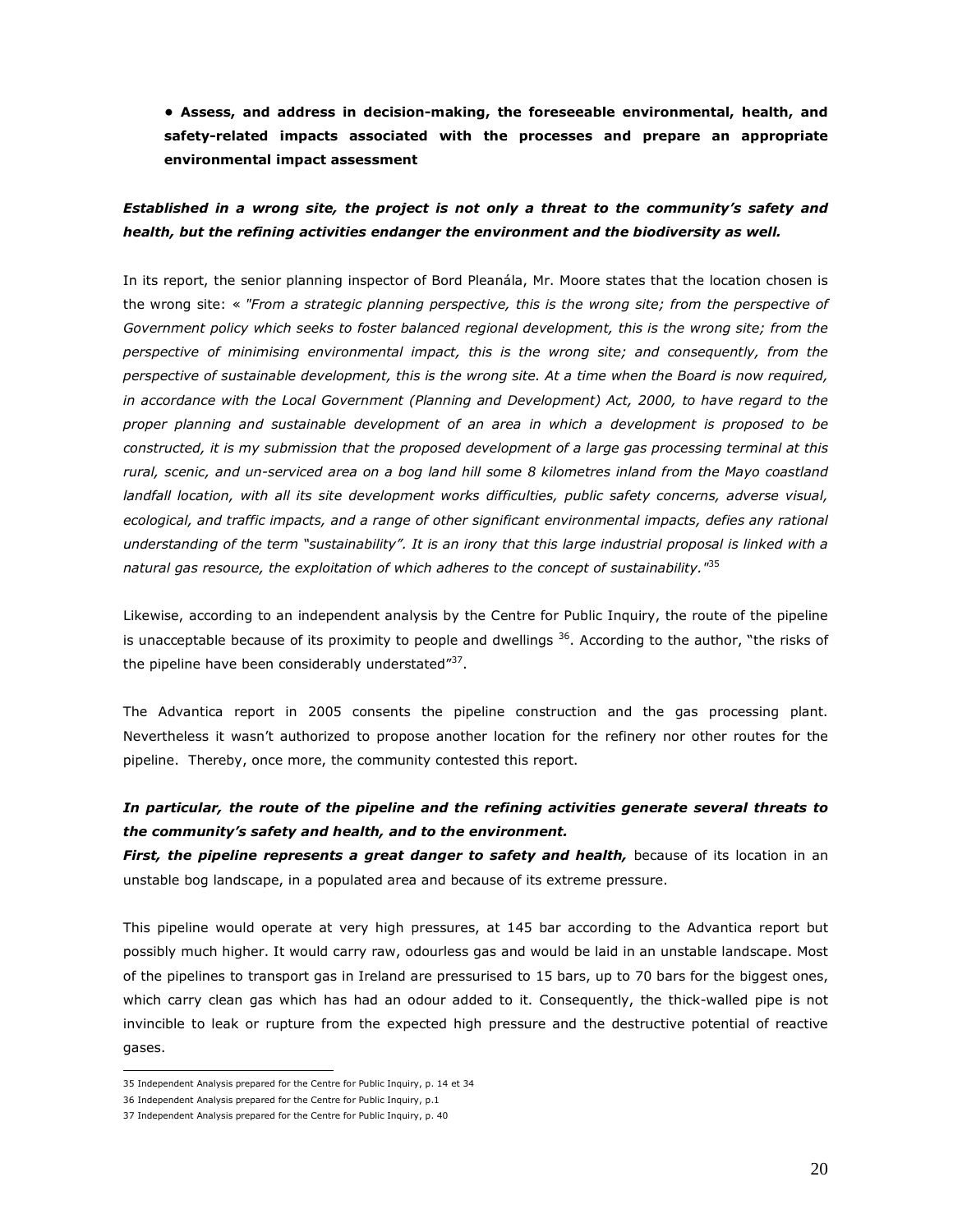This is in an area of known bog slides and Moore, in his report, fears a major accident owing to the instability of the field and the risk of landslides<sup>38</sup>, the most dramatic of which took place in September 2003 at Barnacuille and Dooncarton mountains, in one of the originally proposed pipeline routes<sup>39</sup>.  $\,$ .

This being so, the route of the pipeline is too close to people, running within 70 metres of people's homes<sup>40</sup>. The QRA says that there is practically no risk of the pipe exploding and igniting etc However, what it does not say is: "but if the pipe explodes then these people will be safe" No. It says "As long as the gas stays in the pipe everyone is safe." The community agrees with this. The same is true of every pipeline in the world - every one is designed to do exactly what it says, which is to conduct gas from A to B. Most of them do; some don't; and when they don't the result is disaster. And when or where this disaster will take place is not known in advance. There is ample evidence that smaller, lower-pressure pipelines have exploded, killing people a lot further than 70 metres away. In June 2004, a gas pipeline explosion in Belgium killed 21 people within a 400-metre radius of the explosion. In New Mexico, USA, in 2000, a family of 12 was killed when a gas pipeline exploded almost 200 metres from where they were camped $^{41}$ .

Moreover the QRA is controversial because this pipeline operates under extremely high pressures and transports unknown gas composition associated with gas field production. For this reason, it is not considered as an appropriate instrument to evaluate this unique system $42$ .

#### Second, refining activities would cause several environmental and health impacts.

The location of the refinery poses a risk to the local drinking water supply and will be discharging chemicals to air and water.

As demonstrated before, the enterprises have violated the code of practice establishing the refinery in a local drinking water supply.

There is a pipe to take waste impurities to sea. The waste water storage sump is designed to withstand only a few hours of continuous rainfall, though nearby Crossmolina had 106 days of consecutive rainfall during the autumn of 2004. Overflow from the sump will flow into Carrowmore Lake, the drinking water supply of 10,000 Erris residents. This untreated waste water would contain many toxic substances, including lead, nickel, magnesium, phosphorus, chromium, arsenic, mercury and the radioactive gas radon. This information has been certified by the EEI's Environmental impact statement which indicated that gas would contain metals and radioactive gas<sup>43</sup>. Already aluminium levels in the lake (due to runoff from the construction) are far in excess of World Health Organisation limits. While usually a popular destination for fishing, for the first time ever Carrowmore Lake has been declared unsafe, in early summer of 2007.

 $\overline{a}$ 38 Independent Analysis prepared for the Centre for Public Inquiry, p. 5

<sup>39</sup> Independent Analysis prepared for the Centre for Public Inquiry, p. 16

<sup>40</sup> Independent Analysis prepared for the Centre for Public Inquiry, p.1

<sup>41</sup> Independent Analysis prepared for the Centre for Public Inquiry, p. 43-44

<sup>42</sup> Independent Analysis prepared for the Centre for Public Inquiry, p. 6

<sup>43</sup> Independent Analysis prepared for the Centre for Public Inquiry, p. 29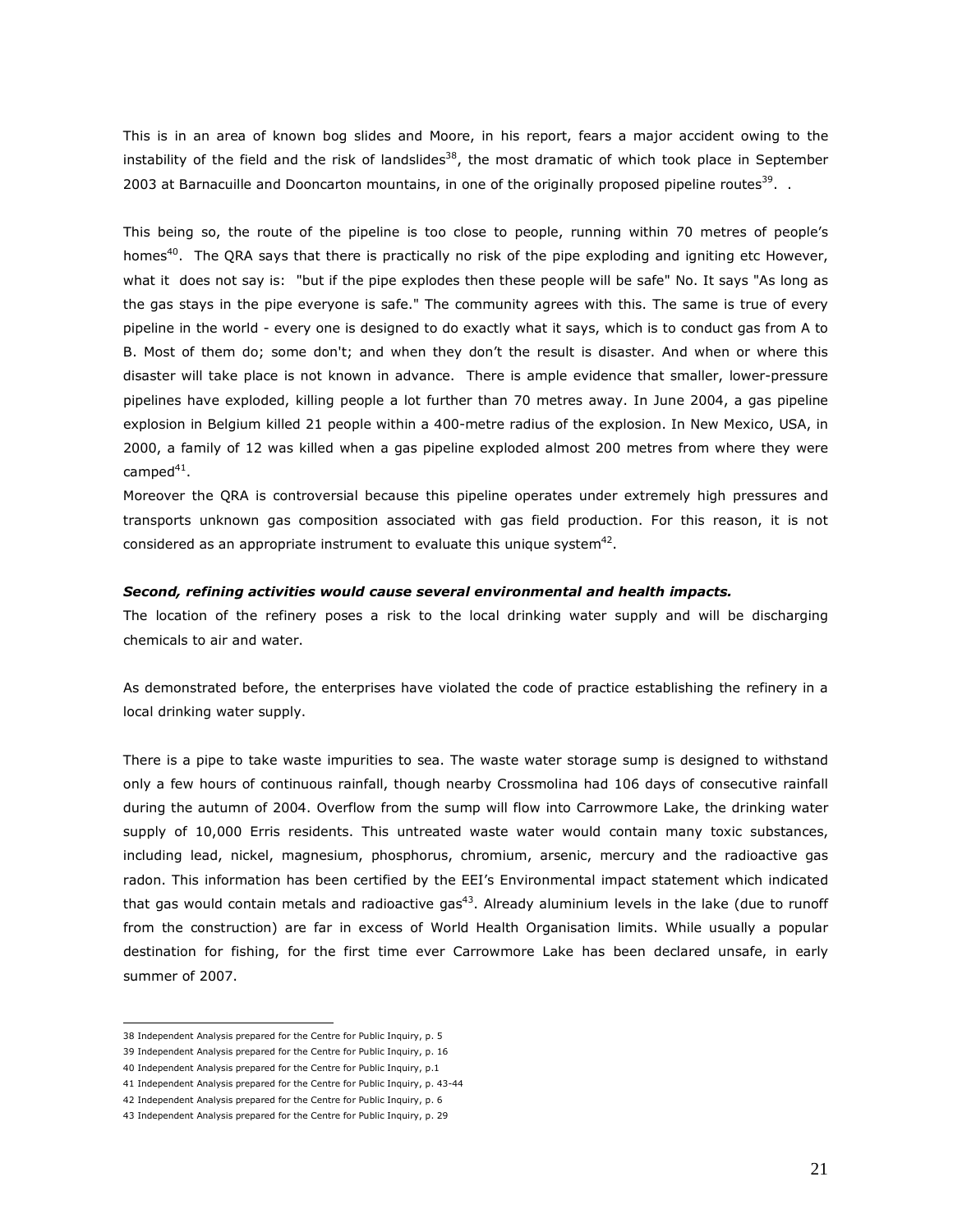Moreover, the refinery would be constructed partly in blanket bog. Shell's plan to stabilise this involves mixing in cement to form a hard surface. This process has only ever had small field trials and lab tests and creates a reaction which produces the very toxic hexavalent chromium.

This being so, the Environmental Protection Agency awarded a licence to operate the refinery in November 2007, more than two years after construction began<sup>44</sup>.

The enterprises were well aware of the dangers of locating the development within a drinking water catchment. During the oral hearing the expert witness for Shell, Dr Nigel Peters, agreed that it was possible for contaminated waste to enter Carrowmore Lake. These scenarios include failure of the pump between the intercept tank and the used firewater pond and failure of the methanol bund and the methanol tank. Dr Peters also refused to answer the key question relating to the best location for the terminal considering the three available catchments on the Bellanaboy site.

As mentioned above, the proposed Bellanaboy refinery site is situated in the midst of a number of SACs, which constitutes a violation to the Habitat Directive 92/43.

The community asserts that "Enterprise Oil have in no way shown that they understand the area with its intricate and ancient bogland terrain. For example, 600,000 cubic feet of peat has been removed and relocated in the Shramore Depositiion site. The community are deeply offended that the work of generations has been desecrated and destroyed. . This land was reclaimed by hand over generations using hand-tools and installing sod-drains which are still operating. This drainage system can never be repeated - the agricultural world has changed. Once these drains are broken, they cannot be restored and an agricultural system will end - they are organic to the place and dynamism of the farming system.

 Among the more unworkable proposals for planning was one to scatter the excavated peat among the trees. The existence of dóib was a total mystery to the promoters of the project. They fail to understand that bog has a dynamic of its own and that once disturbed it remains disturbed: it seemingly has not occurred to any of the experts that if one melts butter one cannot reclaim the butter again. Another example of their failure to understand was demonstrated at the oral hearing, when it was stated by a senior planner for Shell that locals who may be employed in the project would learn enough to move on – but community is about staying not moving.

Finally, Mr Moore rejected the project given the threat to a scenic and sensitive landscape<sup>45</sup>.

It has been demonstrated that the companies never considered alternatives to the preferred option of an onshore terminal, nine kilometres inland at Ballinaboy, and this for economic reasons. Consequently, the companies didn't assess, with good faith, the foreseeable environmental, health, and safety-related impacts associated with the process.

The Consortium squarely refused the offshore option, insisting that it's not as safe, more environmentally

<sup>&</sup>lt;sup>4</sup>4 Source : http://en.wikipedia.org/wiki/Corrib\_Gas\_Field

<sup>45</sup> Independent Analysis prepared for the Centre for Public Inquiry.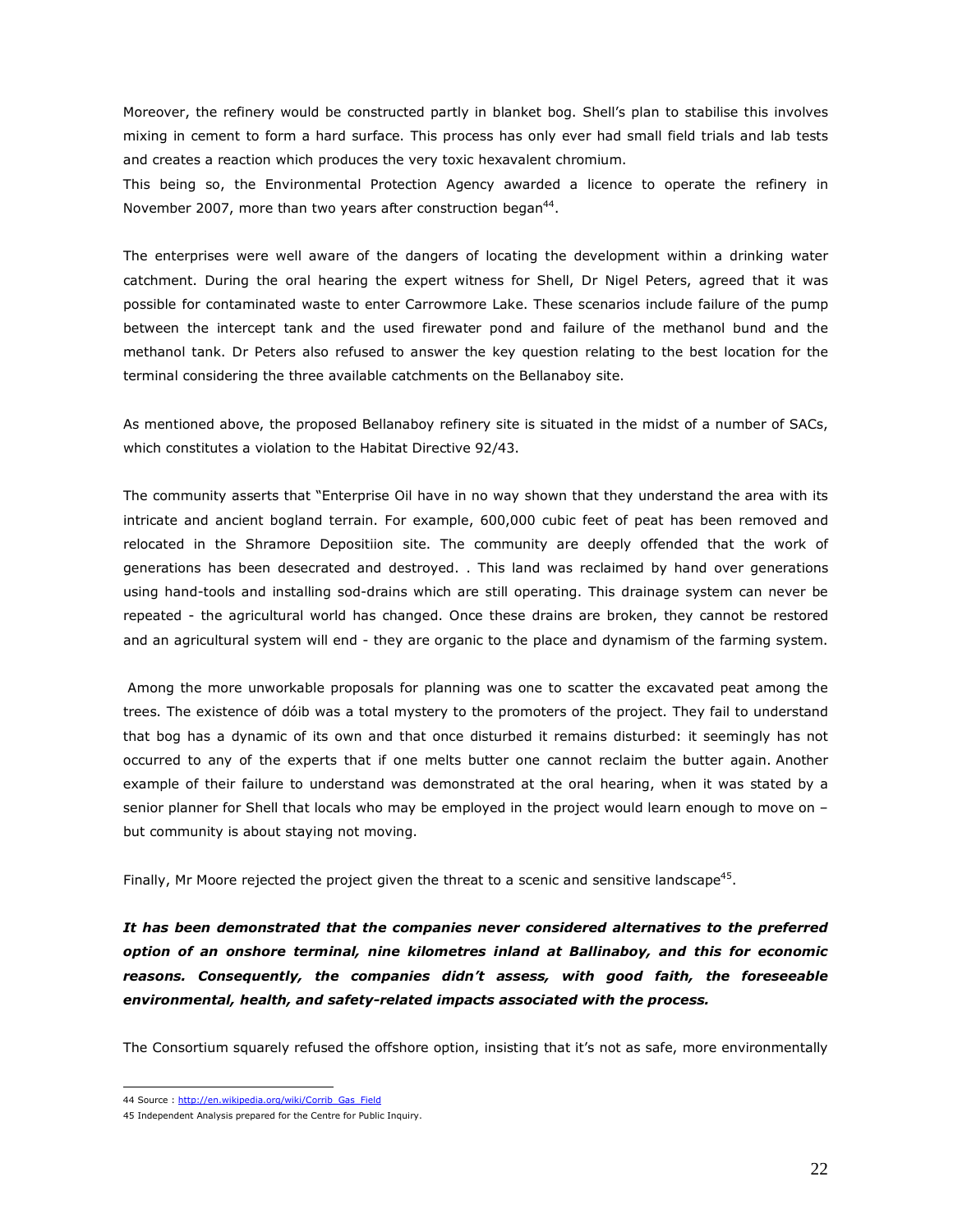damaging than an onshore scheme. The companies highlight that an offshore option is really more expensive. The extra cost will not only be generated by the cost of the facility but the cost to the company of income it risks losing in the case of extreme weather conditions that can halt production. In its original application, EEI estimated the extra cost at €360 million plus an annual extra cost of €25 million in operating costs, compared with  $E15$  million for the sub sea tieback option it preferred<sup>46</sup>.

In his report, Moore states that « the choice of the preferred option is primarily based upon the cost differences between it and other offshore options such as the shallow water fixed steel jacket option rather than the environmental or technical restraints. (…) there is virtually no information verifying the applicant's claims on cost differences between development concepts"<sup>47</sup>.

Moore believes that the company's engineers never even considered alternatives to the preferred option of an onshore terminal: « It is my contention that the review of alternative landfall locations by utilizing alternative development concepts, such as shallow Water Fixed Steel Jacket, would have been likely to have resulted in rigorous assessment of alternative landfall locations closer to the tie-in to the ring main and not, what appears to be, a wholly limited, inadequate consideration of realistic landfall options along the west coast of Ireland"<sup>48</sup>.

According to the senior planning inspector, no serious research into alternative processing options has been presented to the Bord. The applicant has only presented documentation that supported the onshore processing method it preferred<sup>49.</sup>

• Provide the public and employees with adequate and timely information on the potential environment, health and safety impacts of the activities of the enterprise and engage in adequate and timely communication and consultation with the communities directly affected by the environmental, health and safety policies of the enterprise and by their implementation.

As mentioned above, because of the truncated and 'project-split' nature of the Corrib Development, meaningful public participation as envisaged under this OECD principle has not been possible. The planned and on-going project splitting has prevented the community from accessing the reality of the project. It would pose difficulties even had the developers wished to co-operate with the public. What in effect is and has been the case, is that the developer came with the project fully fledged and no change has been made that would lessen the impact of it on the community. Since the Rosport 5 came out of jail, the mantra has been, from the Government and from Shell "Community consent essential if this project is to go ahead." Recently, in a newspaper interview, Terry Nolan the new M.D. of SEPIL put it rather differently: he said we want the consent of a majority of landowners and the acceptance of the project by the community - in other words we keep pushing until the community tires of fighting us.

 46 Moore's report, p. 162, The price of our souls, p.29

<sup>47</sup> Moore's report, p. 54, The price of our souls, p. 30

<sup>48</sup> The price of our souls, p. 30

<sup>49</sup> Moore's report, p. 167.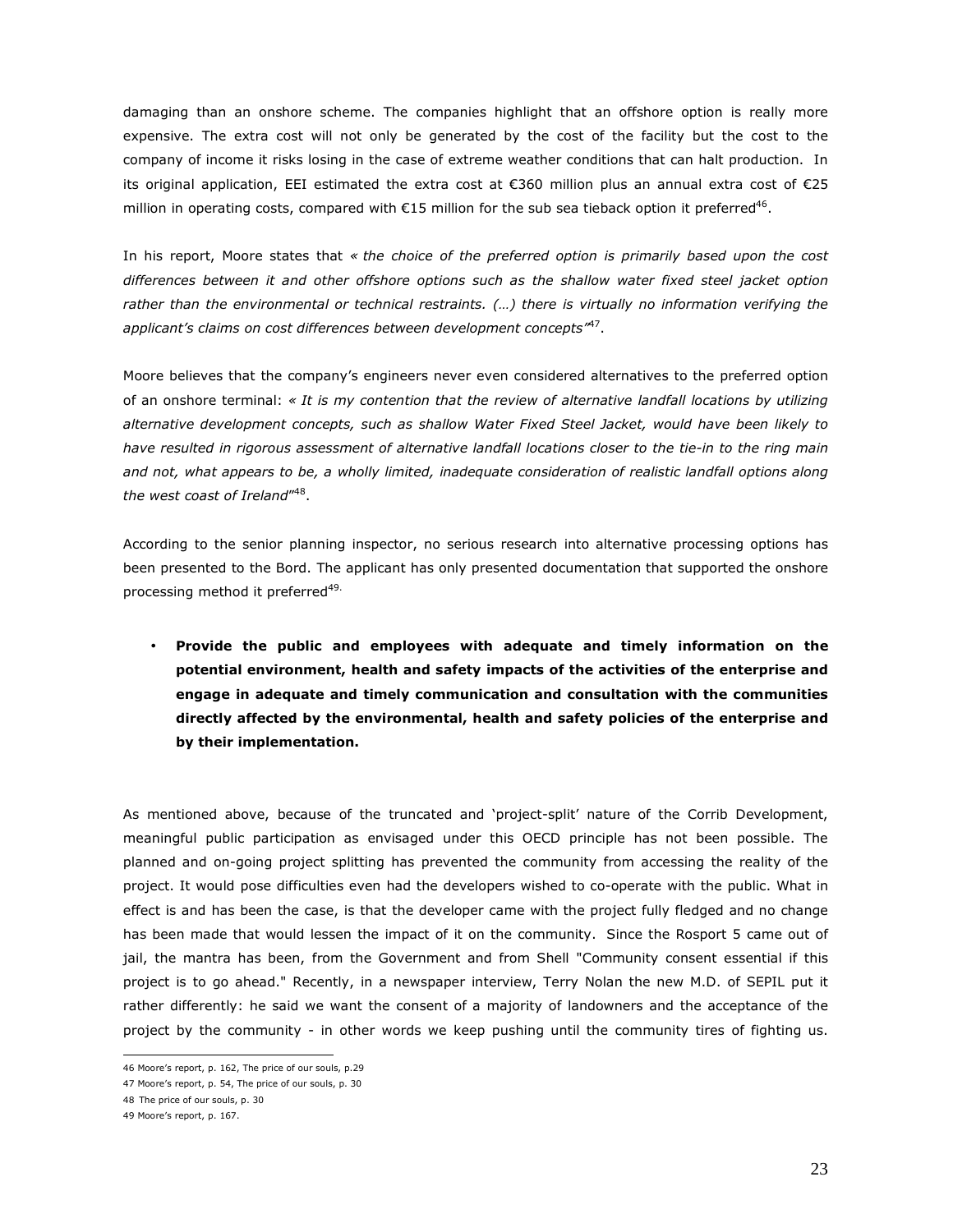## 2. 1. Alleged breaches concerning Human rights and the local community

## Chapter II: General Policies

## II. 2. Compliance with Human Rights

 « Respect the human rights of those affected by their activities consistent with the host government's international obligations and commitments».

Ireland has ratified the European Convention for protection of human Rights and Fundamental Freedoms.

### 1. Right to privacy

# Article 8 of the European convention for protection of human Rights and fundamental freedoms– Right to respect for private and family life

"1 Everyone has the right to respect for his private and family life, his home and his correspondence. 2 There shall be no interference by a public authority with the exercise of this right except such as is in accordance with the law and is necessary in a democratic society in the interests of national security, public safety or the economic well-being of the country, for the prevention of disorder or crime, for the protection of health or morals, or for the protection of the rights and freedoms of others".

So the right to privacy concerns two aspects: right to private life and right to a clean environment.

### • Right to private Life

This principle has been violated in its essence.

In effect neither interest of national security, nor public safety nor economic well-being can justify the measures taken by the enterprises.

This being so, the project has caused a serious trauma and division locally by selective use of financial grants, deployment of security and the imprisonment of five local men in 2005.

Concerning the deployment of security, the enterprises are partly responsible for the violations occurred at the hand of the Gardai.

The Gardai have deliberately wounded the dignity of the community by using excessive physical force, which has resulted in serious injury to peaceful protestors; attempting to criminalise protestors – surveillance of protesters locally and countrywide-; verbally threatening people without cause; intimidating people and provoking protesters. One of the residents have said that "he and his grandchildren have been filmed by security staff with video cameras every time they walk across family land to a local beach<sup>"50</sup>, the legality of this measure has been questioned, on the grounds of an invasion

 <sup>50</sup> IrishTimes, Lorna Siggins and Tom Shiel, « Mayo family complains over Shell surveillance », july 14, 2008.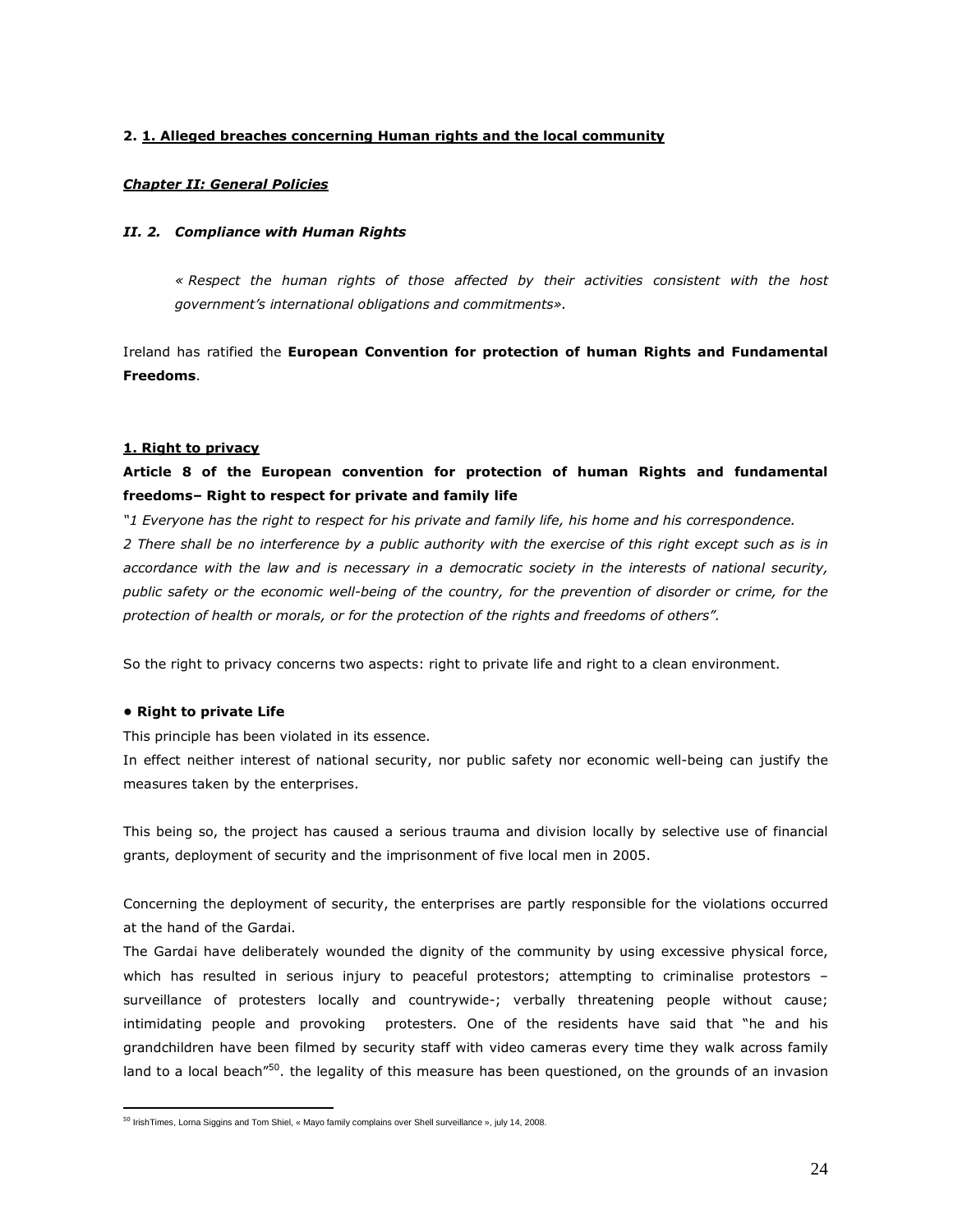of the right of privacy.

But the police response has been that it is a civil matter and that the police have no function in it, in spite of the world-wide awareness, for example of the use of such filming in the child porn industry and in denial of the statutory duty of the police to ensure public safety. When members of the community asked for a meeting with Superintendent Gilligan, who has operational responsibility for the Erris region, to discuss their concerns his answer in writing was that most people are satisfied with the way the police do their job and so he has no reason to discuss anything with those who are dissatisfied.

The presence of up to 200 Gardai in the midst of a small rural population has caused an extremely oppressive atmosphere, which has threatened the culture and values of the region, has attempted to criminalise people and has traumatised the population.

Forceful entry on to private land to assist Shell - police have cut the locks on a gate and used a mechanical digger to push back protesters.

- Allowing Shell to carry out illegal work on Special Area of Conservation despite being made aware of situation.

- Ignoring law breaking by Shell contractors – contractors' trucks not taxed or insured, no number plates, no identifying stickers on trucks, speeding.

The attack on community integrity was launched at the behest of the government who proposed, through Mr. Peter Cassells, that the people be bribed to accept the project, when it became obvious even to them that the community would not compromise on its welfare, health and safety. Although the State is indeed responsible for the protection of people and the environment the developers also have responsibilities and they are in breach of their international obligations freely entered into.

#### • Right to a clean environment

 $\overline{a}$ 

In the case Taskin and other/ Turkey (judgment  $10.11.2004$ )<sup>51</sup>, the applicants alleged that both the national authorities' decision to issue a permit to use a cyanidation operating process in a gold mine and the related decision-making process had given rise to a violation of their rights guaranteed by Article 8 of the Convention.

The Court points out that Article 8 applies to severe environmental pollution which may affect individuals' well-being and prevent them from enjoying their homes in such a way as to affect their private and family life adversely, without, however, seriously endangering their health (see López Ostra v. Spain, judgment of 9 December 1994, Series A no. 303-C, pp. 54 55, § 51).

In this case, the European Court of Human Right asserts that: "The same is true where the dangerous effects of an activity to which the individuals concerned are likely to be exposed have been determined as part of an environmental impact assessment procedure in such a way as to establish a sufficiently close

<sup>51</sup> http://cmiskp.echr.coe.int/tkp197/portal.asp?sessionId=12327721&skin=hudoc-en&action=request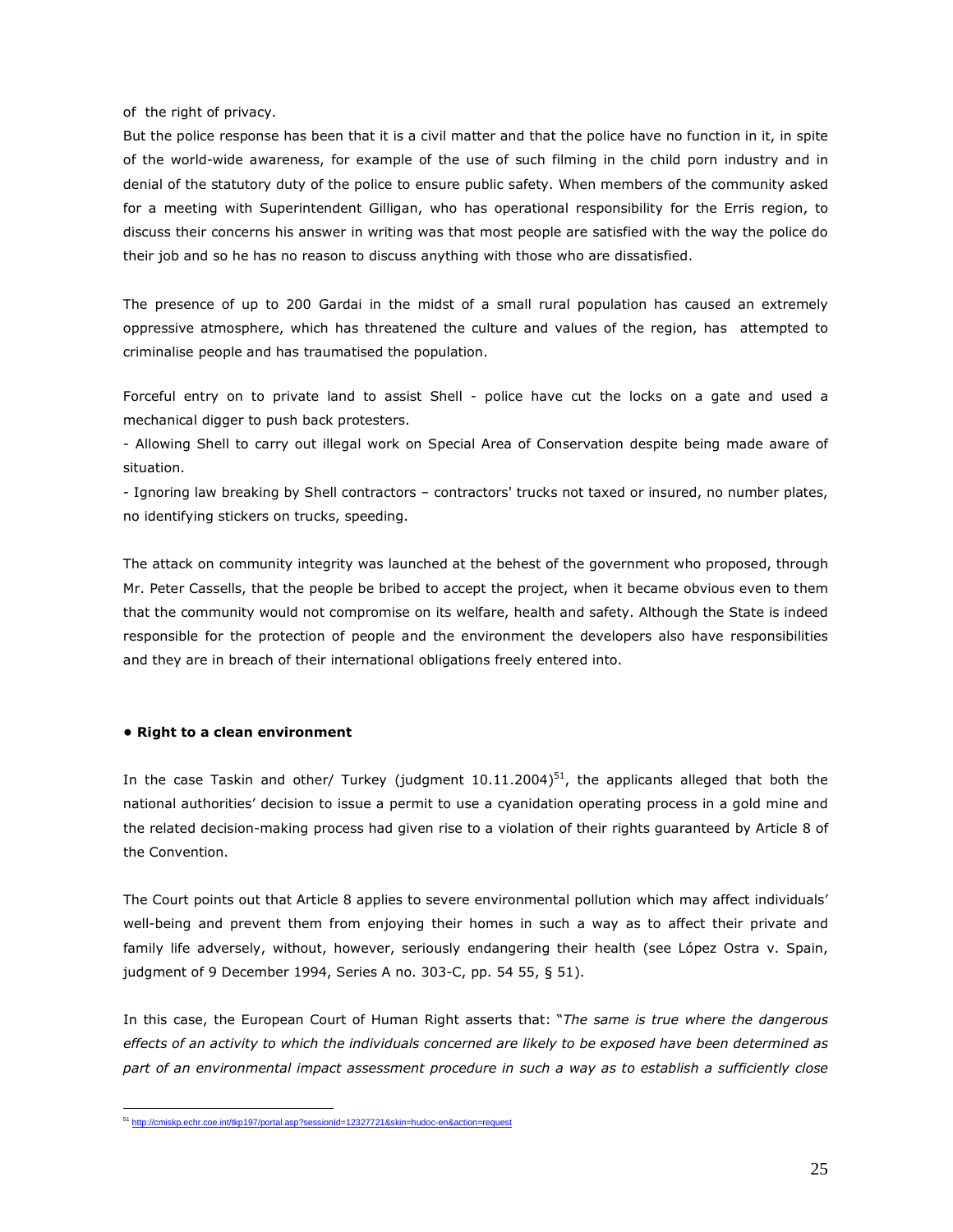link with private and family life for the purposes of Article 8 of the Convention. If this were not the case, the positive obligation on the State to take reasonable and appropriate measures to secure the applicant's rights under paragraph 1 of Article 8 would be set at naught".

The Court has concluded that " the respondent State did not fulfil its obligation to secure the applicants' right to respect for their private and family life, in breach of Article 8 of the Convention. There has consequently been a violation of that provision".

In the Corrib Gas Project, considering the last developments, the enterprises have violated the community's right to a clean environment, as interpreted by the European Court of Human Rights.

#### 2. Right to private property

# Article 1 Protocol 1 to the European Convention for the Protection of Human Rights and Fundamental Freedoms: Protection of property

"Every natural or legal person is entitled to the peaceful enjoyment of his possessions. No one shall be deprived of his possessions except in the public interest and subject to the conditions provided for by law and by the general principles of international law".

As mentioned above, in January 2005, Shell workers attempted to gain access to privately owned land along the pipeline route in Rossport and were granted an injunction against landowners opposing entrance of Shell.

Article 1 of Protocol 1 admits only a derogation in the public interest. This condition is definitely not met in the case of the proposed Corrib gas pipeline: the breaches to private property have been justified by the strict enterprises' private interest.

#### 3. Freedom of expression

# Article 10 of the European convention for protection of human Rights and fundamental freedoms – Freedom of expression

1 "Everyone has the right to freedom of expression. This right shall include freedom to hold opinions and to receive and impart information and ideas without interference by public authority and regardless of frontiers. This article shall not prevent States from requiring the licensing of broadcasting, television or cinema enterprises.

2 The exercise of these freedoms, since it carries with it duties and responsibilities, may be subject to such formalities, conditions, restrictions or penalties as are prescribed by law and are necessary in a democratic society, in the interests of national security, territorial integrity or public safety, for the prevention of disorder or crime, for the protection of health or morals, for the protection of the reputation or rights of others, for preventing the disclosure of information received in confidence, or for maintaining the authority and impartiality of the judiciary".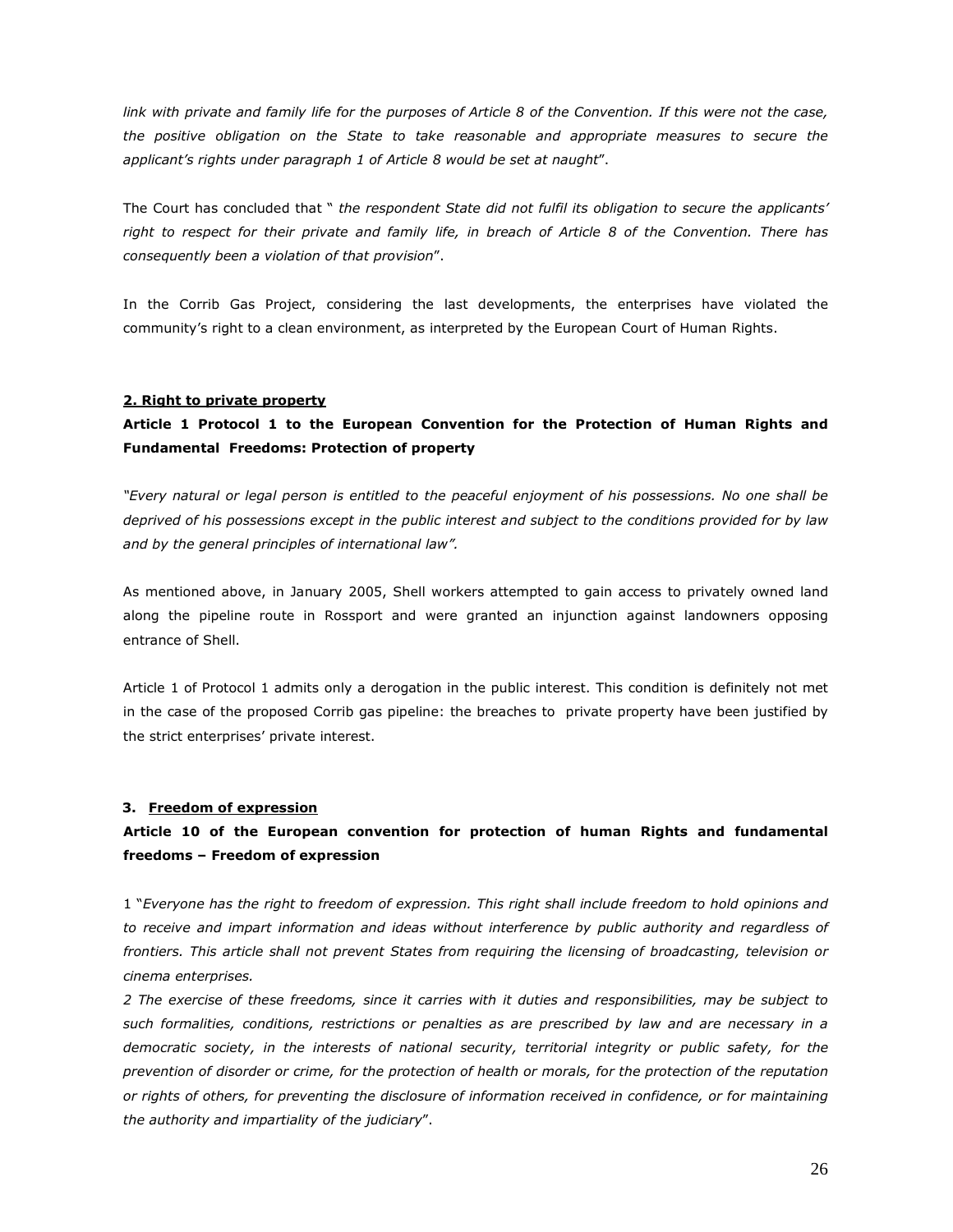The corollary of the freedom of expression is access to information and no derogation can be met in this case.

Nevertheless, for the reasons outlined before, the local community has not got access to appropriate information and has not been able to participate in decision-making for the Corrib Gas Project. As a result, the local community has been denied its right to access information in relation to environmental matters.

### II.3 Encourage local capacity building

« Encourage local capacity building through close co-operation with the local community, including business interests, as well as developing the enterprise's activities in domestic and foreign markets, consistent with the need for sound commercial practice»

The Developer has negatively impacted on local culture, local economic activity such as tourism and fishing.

The project will not create many permanent jobs. Several hundred temporary jobs would be necessary for the construction but only 50 permanent jobs will be created, according to Shell. Moreover, the negative environmental impacts can threaten local tourism, in particular the contamination risk of the Carrowmore Lake can destroy the tourist industry. Since Shell began operating - apart from the aluminium –, it has released orthophosphate which has encouraged the intense growth of algae. This is or used to be - an important tourist angling lake and spawning entrance for trout and salmon (a hatchery has traditionally been active in one of the inlet streams). No new forestry has been authorised since the early 1990ies on an issue of lack of commerciality.

Minister Dempsey appointed Peter Cassells an ex-trade union official and pr. company owner to mediate between Shell and the Rosport 5, mainly. Mr. Cassells eventually came to the conclusion that there was no common ground between the parties and he made this known. He then produced a report for the Minister which basically said: 1) accept Advantica report (which the Minister already had done) and 2) get Shell to spend some money to bribe the locals into abandoning their fight for the health and safety of the community. (this was very similar to a comment made by the President of the High Court Justice Finnegan as he announced the granting of an injunction to SEPIL (which later put the Rosport 5 in jail) to prevent named members of the community and others from obstructing SEPIL from entering private land in Rosport and Gort a' Chreachaire. He said "I don't know whether or not I am right in granting this injunction but if I am wrong you can be compensated: that is how things are done.") This is what got SEPIL to spend money on scholarships, etc. (Law of Reciprocation).

Tourist potential- walks which have been developed over 15 years, sea-trips, marine mammal watch and photo shoots, are effectively being destroyed. Who would be a tourist in such a place as is being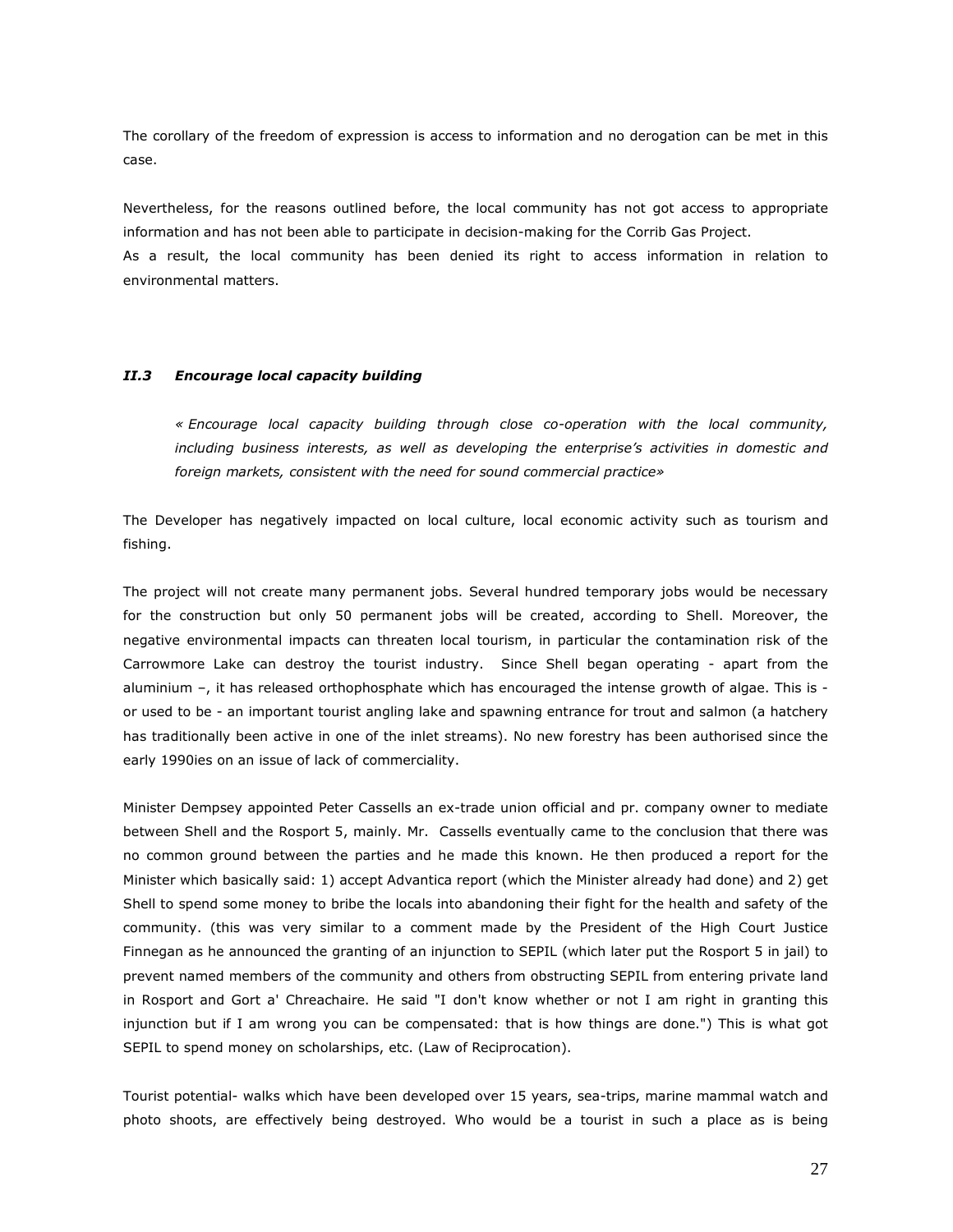prepared by SEPIL, when real alternatives abound. The dumping of waste at sea, and very near shore will effectively down-grade the fishing industry - crabs, lobster - for who wants to buy shell-fish out of such potentially polluted water?. (Shell say that the waste pipe is to be taken back out to sea 12 Km. This gives the impression that the waste pipe is going out into the deep far away from land. A look at the map makes clear the deception: the 12 Km relates to the landfall which is at the head of a long bay, Broadhaven Bay. The outlet from the proposed pipeline is actually just 2Km outside the actual line of the coast.) On part of the site where the refinery is being built is a long-established laboratory facility that employs up to 25 people on site. As soon as the refinery begins production this facility must cease.

# II.3 To foster a relationship of confidence and mutual truth between enterprises and the society in which they operates

« Develop and apply effective self-regulatory practices and management systems that foster a relationship of confidence and mutual truth between enterprises and the society in which they operate »

The Developer has failed to act in partnership with the local community. There has been no meaningful communication because the full project has only become known in the last two months. It has not been possible for the community to fully respond to the project until now, yet components of the project are being built.

There is absolutely no relationship of confidence nor mutual trust between the community and the enterprises.

Helge Hatlestad, StatoilHydro's vice-president (exploration and production) for Western Europe said he believed it was "very unfortunate" that the concerns voiced by the north Mayo community had not been listened to during the planning stages of the project in 2000/2001. "We've learned in Norway that there is a need for these sorts of discussions, for consultation and communication, before a project is sanctioned... It becomes commercially unviable to do something different once a project has started".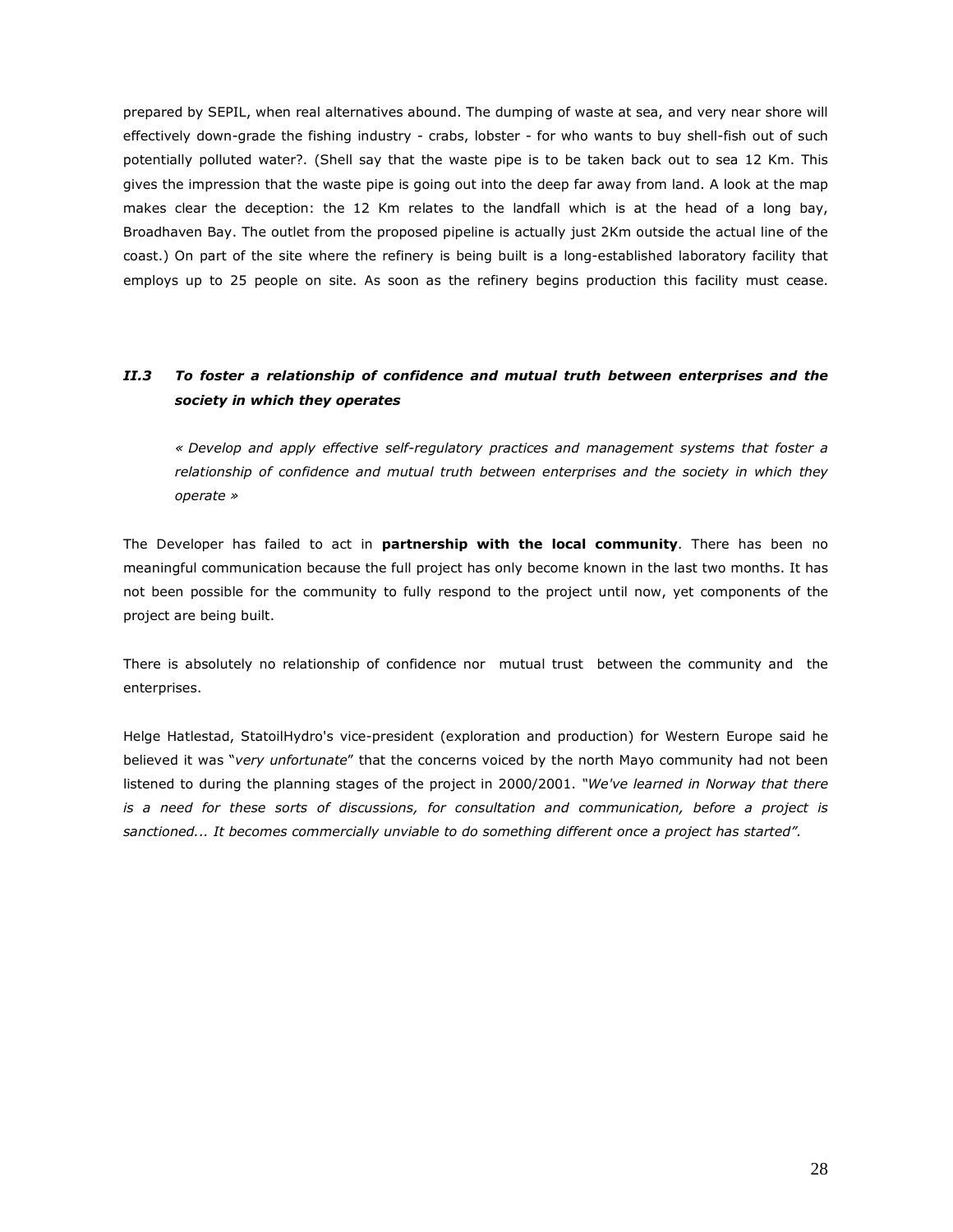## V. ALTERNATIVE SOLUTION

The development of the Corrib gas reserve must be separated from the development location selected by the Corrib gas developers. Analytically, these are two separate issues. The local community has proposed an off-shore processing option either employing shallow-water platforms, causeway-based facilities or sub-sea supersonic processing. More recently, many in the local community have supported a proposal by the local Catholic clergy for a land-based refinery in a remote, unpopulated location at Glinsk some miles from the existing proposed site. This proposal has received widespread support and offers a viable and reasonable alternative model. In this alternative, no SACs need be impacted upon in any way and community consent can be secured.

What the developer has proposed is more of the same. The local community have asked them, since early 2001, at public meetings, in the presence of the Minister of the day and of his Civil Servants, to go back to the drawing board and do the project properly and promised that were that done, that they would help bring the project to fruition, (even though they knew it would be of no material benefit to them.) The response has always been to push ahead, being guaranteed the force of the state.

#### The companies have always refused to negotiate with the community.

What is to be proposed by the developer will be an effort to mitigate impacts but no evidence of an effort to genuinely examine alternative development options which would avoid any impact on the SACs. As noted above, alternatives do exist, such as with the Glinsk proposal. Some points to note regarding the Glinsk alternative:

1. The Glengad landfall is within an SAC, the Glinsk landfall is not.

2. The current option requires the construction of a secure Beach Valve Station at the landfall within the SAC. The Glinsk option will not require the construction of a beach valve station with an emergency shut down valve.

3. The Glinsk option does not require a land-based production pipeline.

4. The Glinsk option does not require routing a discharge pipe through the Broadhaven Bay SAC with the discharge occurring within the influence of the bay thereby impacting on local fisheries.

5. The Glinsk option is not located within a drinking water catchment. Because of the present proposed site's location, within the Carrowmore drinking water catchments, the Bellanaboy option is in breach of the relevant engineering Code of Practice, a point ignored by the Irish EPA and the substantial point of an objection to the European Commission to be submitted by An Taisce (see also Corcoran Report attached).

6. The Glinsk option is remote from housing and consequently is more acceptable to the local community.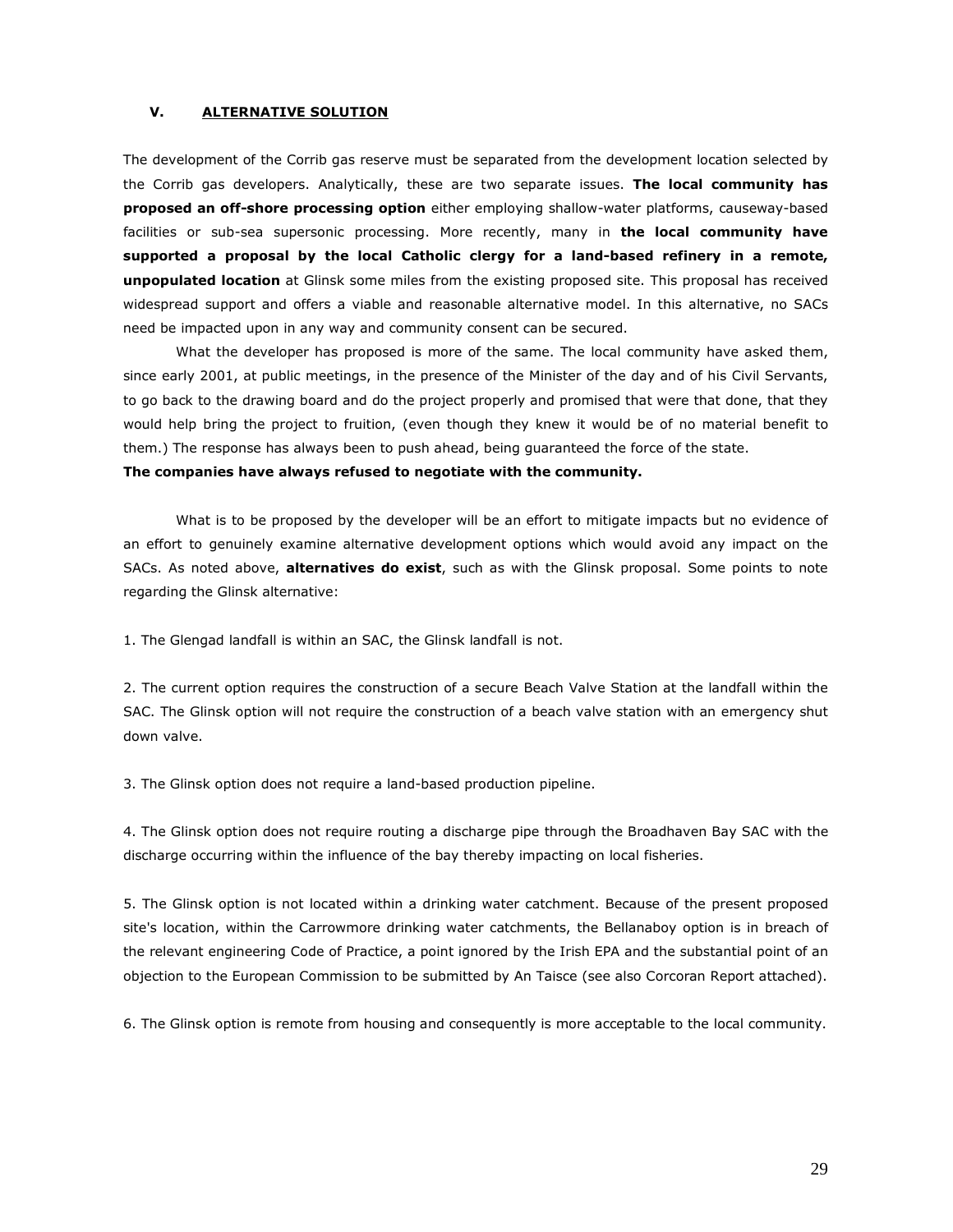## VI. DEMANDS TO THE NCP

### 1. Recommendations to the NCP:

With regard to the Dutch NCP's handling of this case, we would like to respectfully make the following recommendations:

- The NCP should set and adhere to concrete timelines for its handling of the case. For example, the NCP should acknowledge receipt of the complaint seven (7) days after receiving it and conduct an initial assessment within thirty (30) days. The procedures the NCP will undertake to make this assessment should be clearly stated. The NCP should strive to complete the process within three (3) months, and should ensure that the process takes no longer than nine (9) months.
- − The NCP should seek to facilitate communication and exchange of information between the parties in a manner that is transparent and functionally equivalent for all parties.
- The NCP should allow both parties to nominate outside experts to consult and provide input on the issue.

## 2. Request to the National Contact Point

- − That the present complaint be accepted and processed in all of its terms so that it can be judged, and thus strengthen and promote respect to the OECD Guidelines for Multinational companies in Ireland
- That compliance to the OECD Guidelines will be strongly recommended to the companies involved, in their present and future endeavours
- − That a negotiation channel be opened between the companies hereby complained against and the local community of Rossport under supervision of the National Contact Point in order to find an alternative solution to put a stop to this conflict.